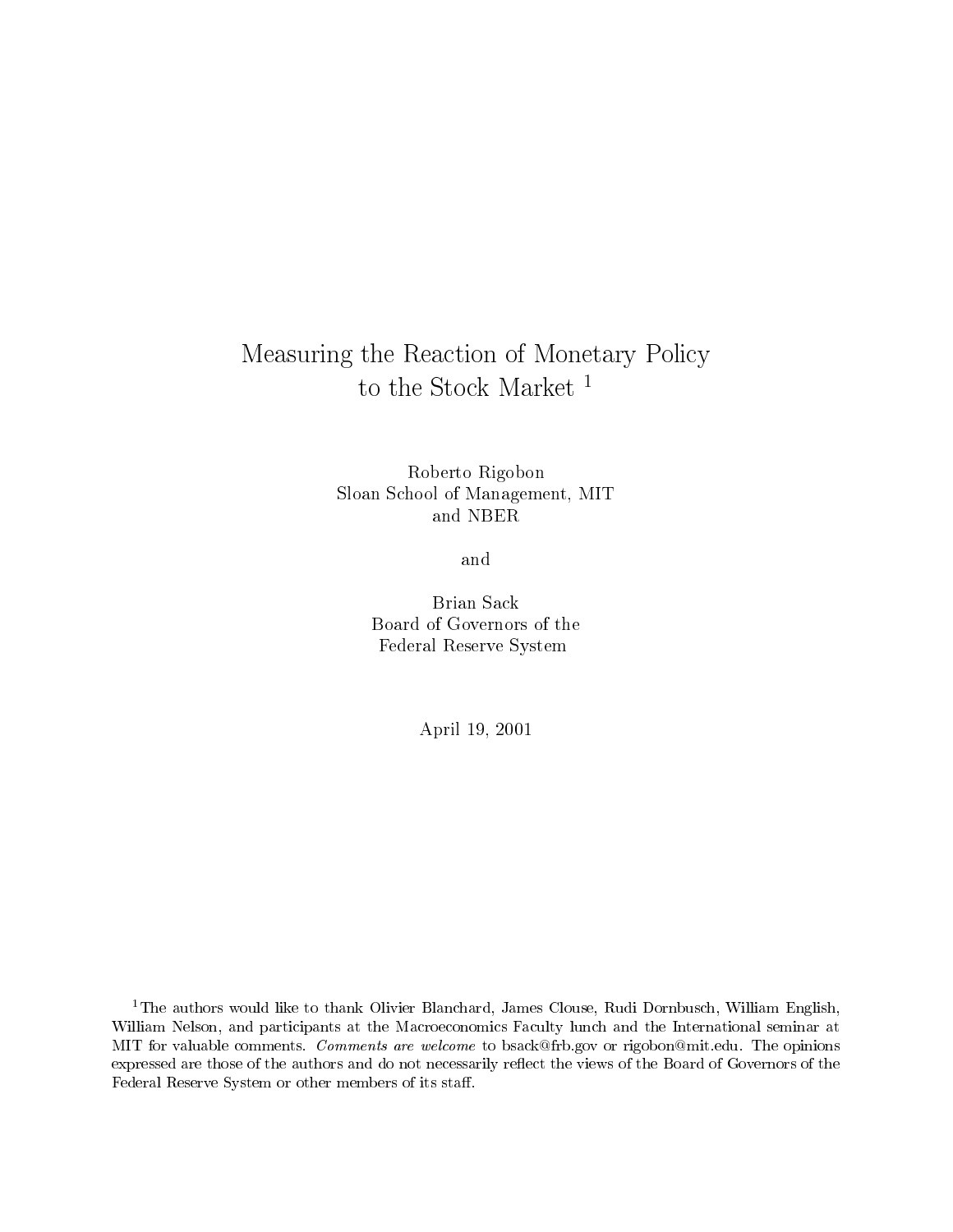# Abstract

Movements in the stock market can have a signicant impact on the macroeconomy and are therefore likely to be an important factor in the determination of monetary policy. However, little is known about the magnitude of the Federal Reserve's reaction to the stock market. One reason is that it difficult to estimate the policy reaction because of the simultaneous response of equity prices to interest rate changes. This paper uses an identication technique based on the heteroskedasticity of stock market returns to identify the reaction of monetary policy to the stock market. The results indicate that monetary policy reacts significantly to stock market movements, with a  $5\%$ rise (fall) in the S&P 500 index increasing the likelihood of a 25 basis point tightening (easing) by about a half. This reaction is roughly of the magnitude that would be expected from estimates of the impact of stock market movements on aggregate demand. Thus, it appears that the Federal Reserve systematically responds to stock price movements only to the extent warranted by their impact on the macroeconomy.

JEL Classication Numbers: E44, E47, E52

Keywords: Monetary Policy, Stock Market, Identication, Heteroskedasticity

Roberto Rigobon Sloan School of Management Division of Monetary Affairs Massachusetts Institute of Technology Federal Reserve Board of Governors 50 Memorial Drive, E52-447 20th and C Streets, Mail Stop 73 Cambridge, MA 02142-1347 Washington, DC 20551 and NBER bsack@frb.gov rigobon@mit.edu

Brian Sack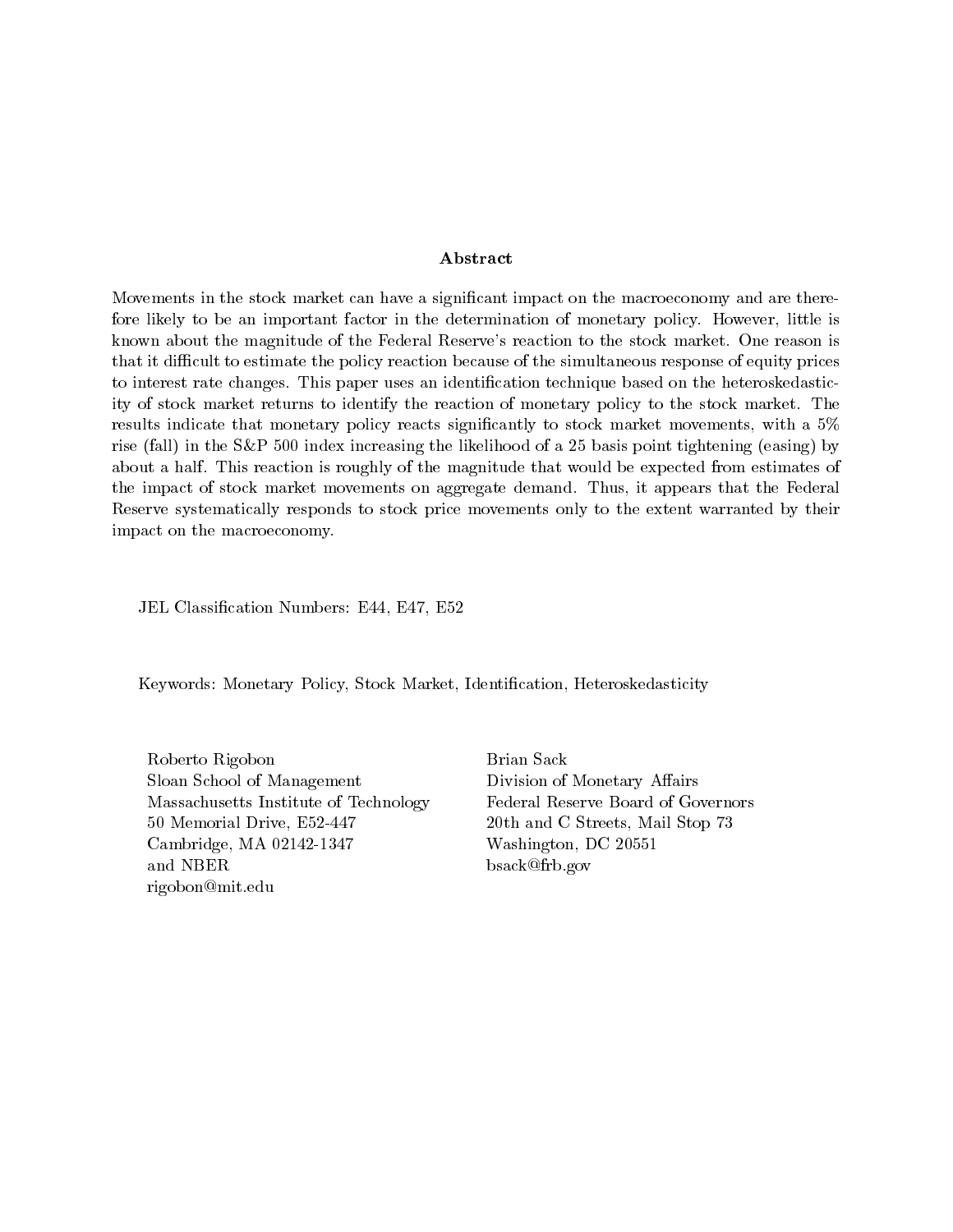# 1Introduction

In December 1996, Federal Reserve Chairman Alan Greenspan shook global financial markets when he raised the possibility of \irrational exuberance" distorting equity prices. His concern, it appears from the text of his speech, was determining the appropriate monetary policy response in such situations. However, the central bank likely has a broader concern about equity prices, in that equity price movements, through their influence on the macroeconomy, may be an important determinant of the appropriate stance of monetary policy. Indeed, the Chairman mentioned the impact of rising stock prices on household wealth or spending in every single one of his semi-annual testimonies to Congress over the subsequent four years.

This impact of the stock market on the macroeconomy comes primarily through two channels. The first, as suggested by the Chairman's testimonies, is that movements in stock prices influence aggregate consumption through the wealth channel. The total financial wealth of U.S. households stood at over \$35 trillion as of the end of 1999, of which over a third was in the form of equity holdings.<sup>1</sup> More specifically, households are estimated to have had about \$8.5 trillion of direct equity holdings and another \$5.4 trillion in indirect holdings of equities, including holdings through mutual funds, life insurance, pension funds, and trusts and estates. Because of the magnitude of these holdings, stock price movements are an important determinant of household wealth. During the run-up in stock prices from 1995 through 1999, capital gains on equity holdings added over \$12.7 trillion to the wealth of U.S. households. Moreover, the decline in share prices in 2000 lopped over \$2 trillion off of household financial wealth.

Second, stock price movements can also affect the cost of financing to businesses. In 1999, for example, U.S. non-financial corporations raised a gross amount of \$110 billion through equity offerings. Higher share prices at that time probably made credit more accessible to various segments of the market, as indicated by the surge in technology-related IPOs realized that year. In addition, firms raised about \$55 billion in venture capital funds in 1999, which may have also been encouraged by the prospect of high share prices.<sup>2</sup> As stock prices slumped in the second half of 2000, the pace of IPOs fell back signicantly.

Because of their potential impact on the macroeconomy, stock market movements are likely to be an important determinant of monetary policy decisions. Despite this potential importance, there has been little empirical evidence measuring the magnitude of the Federal Reserve's reaction to the stock market. The primary reason is that it is difficult to empirically estimate the monetary policy reaction due to the simultaneous response of the stock market to policy decisions. Indeed, the policy reaction cannot be identied using traditional approaches for addressing the simultaneity problem, including exclusion restrictions or instrumental variables. For example, it is difficult to

 $^{\rm I}$ The data are taken from the Flow of Funds accounts produced by the Federal Reserve Board. The figures include the equity holdings of non-prot organizations, which are not separated from those of households in the data.

<sup>&</sup>lt;sup>2</sup>Data on gross equity issuance are from Securities Data Company, while that on venture capital are based on a survey conducted by Venture Economics.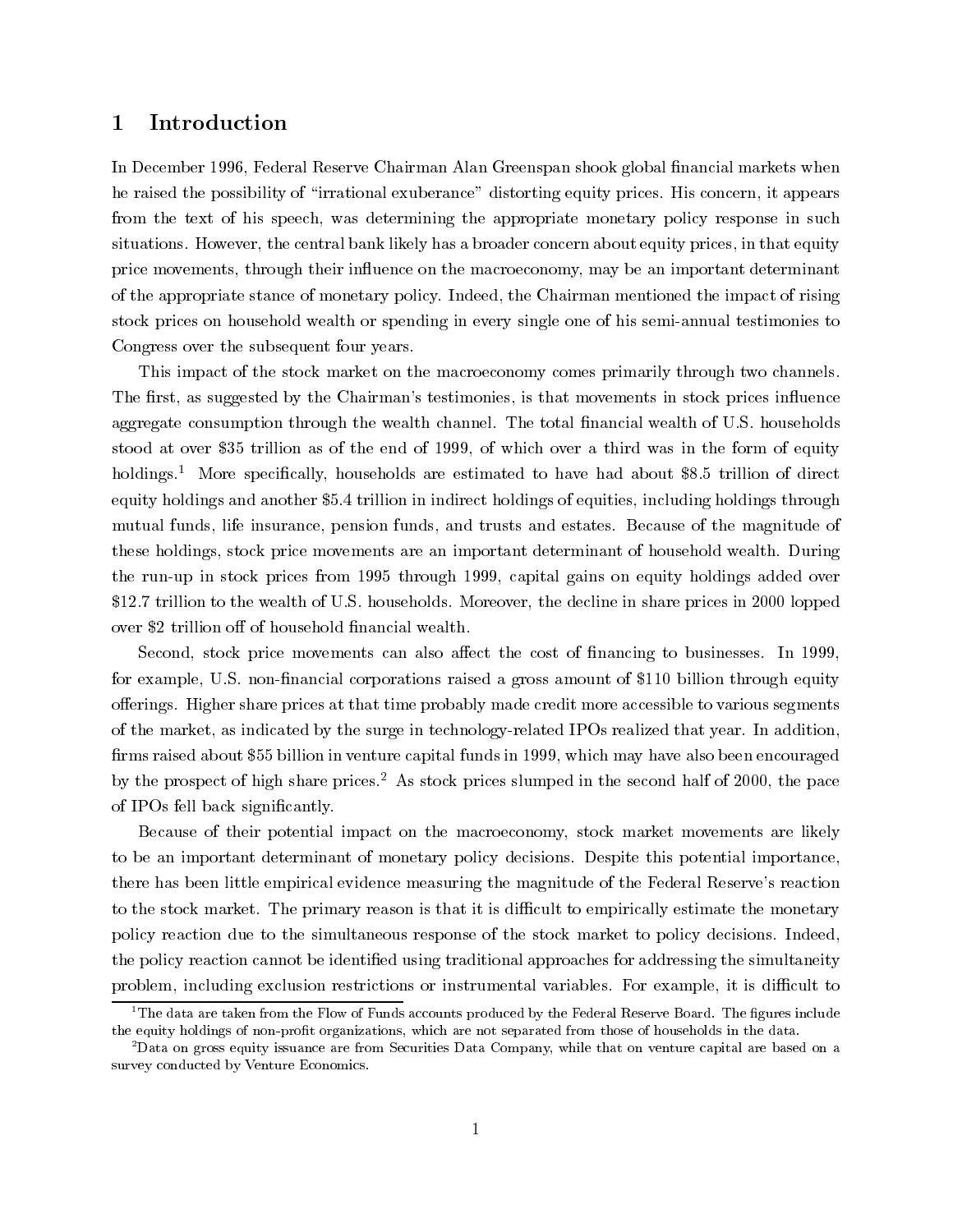find any instruments that would affect the stock market without being correlated with interest rate movements.

In this paper, we apply a new identication procedure developed by Rigobon (1999) to solve this problem. The identication is based on the heteroskedasticity of shocks to stock market returns. In particular, shifts in the importance of stock market shocks relative to monetary policy shocks, and the estimated changes in the covariance between the shocks that result, allow us to measure the reaction of interest rates to changes in stock market prices. The results suggest that an unexpected increase in the S&P 500 index by 5% increases the federal funds rate expected after the next FOMC meeting by about 14 basis points. Translating this into discrete policy moves, a 5% rise in the S&P 500 index increases the probability of a 25 basis point tightening by just over a half.3 Because the model is symmetric, a 5% decline in stock prices has similar implications for policy easing.

It is important to note upfront that this result does not imply that the Federal Reserve is  $\tt{targeting stock prices or reaching to perceiveed misaug numbers in stock prices. In fact, Chairmain$ Greenspan has stated that central banks should remain focused on achieving price stability and maximum sustainable growth, suggesting that policymakers should only react to stock prices to the extent that they affect the economic outlook. The findings in this paper are consistent with this view. Using rough calculations, the estimated policy response is approximately of the magnitude needed to offset the expected pass-through of equity market shocks to aggregate demand. Thus, it appears that the Federal Reserve systematically responds to stock price movements only to the extent warranted by their impact on the macroeconomy.

The paper is organized as follows. Section 2 discusses the problem of identication and demonstrates why other widely used identification methods are inappropriate in this context. Section 3 develops the method for identifying the system through stock market heteroskedasticity. Section 4 presents the results and evaluates whether the magnitude of the estimated policy response is sensible. Section 5 investigates the robustness of the results and explores whether the findings could be driven by alternative explanations. Section 6 concludes.

# 2The Endogeneity Problem

Although movements in the stock market may importantly affect monetary policy decisions, identifying the monetary policy response to the stock market is difficult. The problem is that the stock market endogenously responds to monetary policy decisions at the same time that policy is reacting to the stock market. The simultaneous determination of interest rates and stock prices is depicted in Figure 1. Holding everything else equal, higher interest rates are associated with lower stock

<sup>&</sup>lt;sup>3</sup>That is, if the probability of a policy tightening were 30% under the existing economic situation, a 5% rise in stock prices would increase the probability of tightening to 80%. If the probability of an easing were 10%, the rise in stock prices would result in a 40% chance of tightening.

<sup>4</sup>Cecchetti, Genberg, Lipsky, and Wadhwani (2000) argue that monetary policymakers should react to perceived misalignments in asset prices to reduce the likelihood of asset price bubbles forming.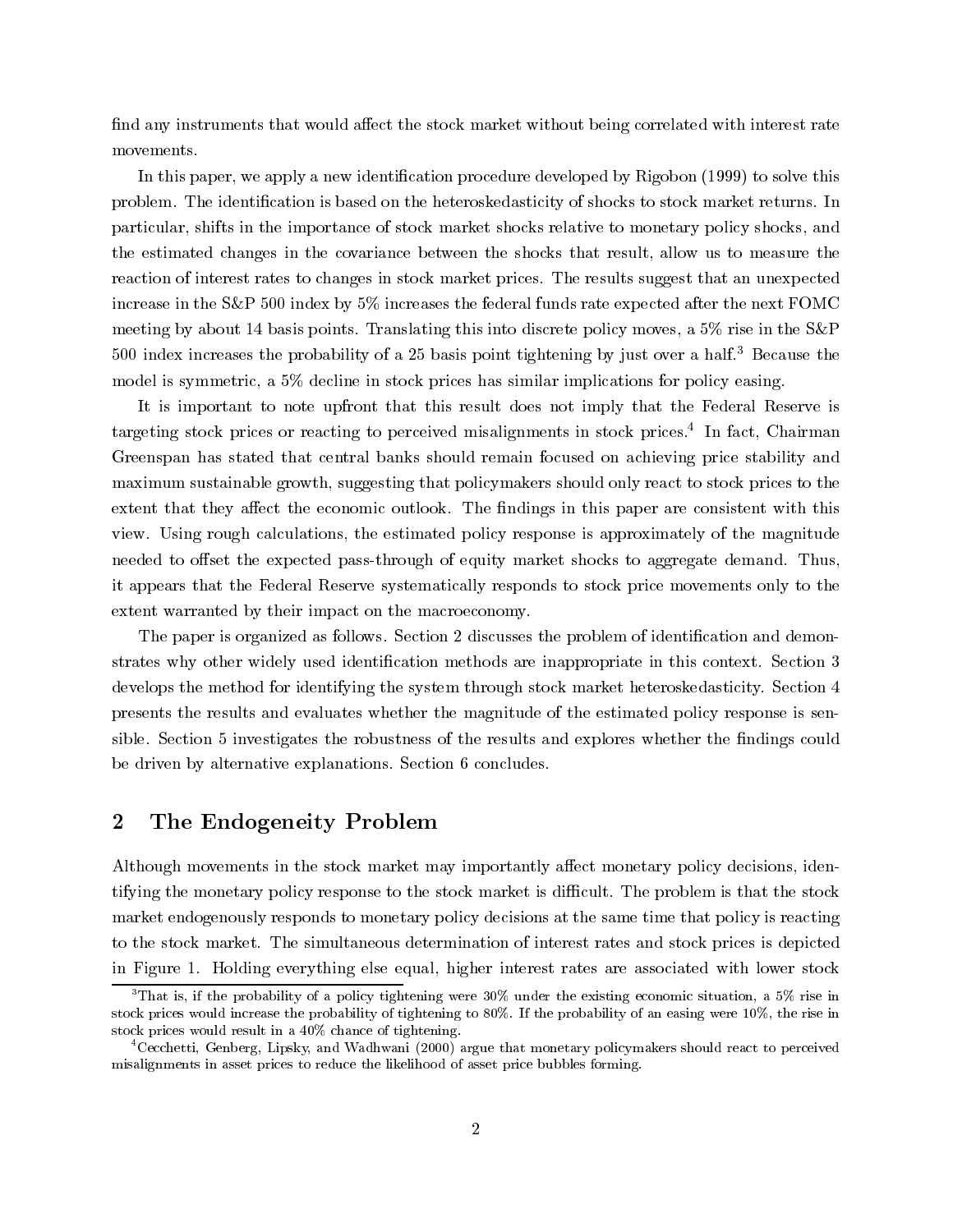market prices, given the higher discount rate for the expected stream of dividends.<sup>5</sup> At the same time, the Federal Reserve may react to higher stock prices by raising interest rates. Realizations of stock prices and interest rates are determined by the intersection of these two schedules and do not provide a clear reading of whether the policy reaction function is upward sloping in stock prices.

The first hint that the endogeneity of the stock market response may be an important consideration comes from the simple correlation between movements in short-term interest rates and the stock market. The correlation between daily changes in the three-month Treasury bill rate and daily changes in the S&P 500 index, shown later in Figure 3, is typically negative over the period since 1985—the opposite of the sign that would have been expected from the reaction of monetary policy.6

Of course, the correlation between interest rates changes and stock market returns could be in
uenced byanumber of factors. To add more structure, we characterize the dynamic interaction between the stock market and interest rates using a Vector Autoregression (VAR). Assume the dynamics of the short-term interest rate and stock market returns can be written as follows:

$$
i_t = \beta s_t + \theta x_t + \varepsilon_t, \tag{1}
$$

$$
s_t = \alpha i_t + \phi x_t + \eta_t, \tag{2}
$$

where  $\cdot$  is the three-month Treasury billiary bill and state  $\cdot$   $\cdot$  is the daily returned the S&OP 500 induction. The data are daily, and the sample runs from March 1985 to December 1999. The variable  $x_t$ consists of 5 lags of the stock market return and the interest rate, as well as observable macroeconomic shocks. These macroeconomic shocks are measured by the monthly releases of major macroeconomic variables, including the core consumer price index (CPI), the National Association of Purchasing Managers survey (NAPM), non-farm payrolls (NFPAY), the core producer price index (PPI), and retail sales (RETL). Each of these variables are measured by the difference between the released value and the expected value, where those expectations are taken from the Money Market Services survey about a week before the release.

Equation (1) in the VAR can be interpreted as a high frequency policy reaction function for the Federal Reserve. Of course, it is more common to estimate a reaction function using lower frequency data. But the use of daily data is important in this paper because it allows us to more accurately define the heteroskedasticity of the shocks, as will become apparent below. Note that the three-month Treasury billrate is used in the daily reaction function rather than the federal funds rate. While the federal funds rate is adjusted only every six weeks or so, the three-month Treasury bill rate will adjust daily according to changes in expectations of monetary policy over

 $5$ Of course, the impact on stock prices likely depends on the source of the interest rate movement. On average, however, it appears from the evidence below that higher interest rates cause stock prices to fall.

 $6$ Note also that the correlation exhibits rich patterns, often becoming positive during periods when the volatility of the stock market increases. These patterns are the basis for the identication procedure used, as discussed shortly.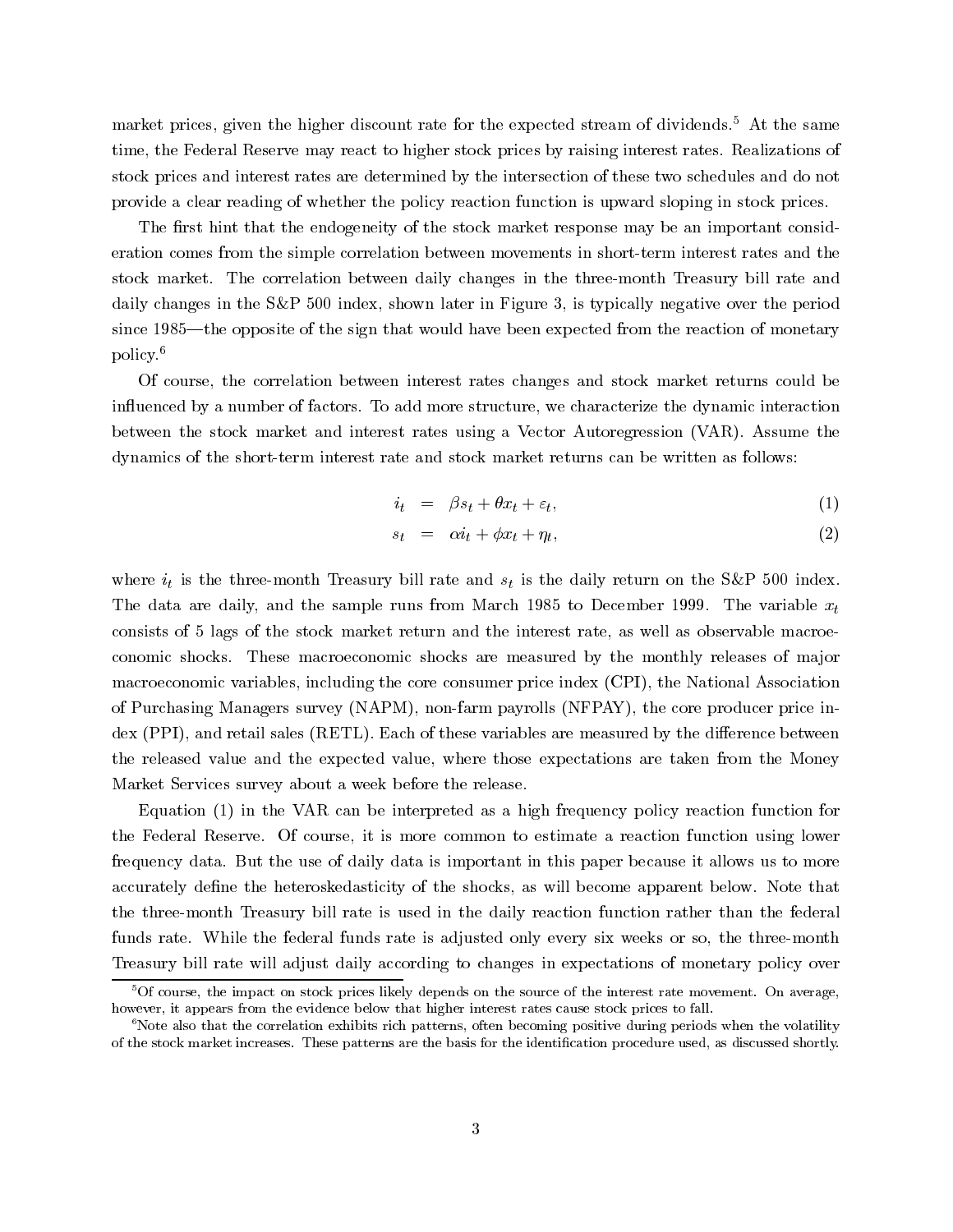the near term.7 The results therefore infer the magnitude of the monetary policy response to the stock market from market participants' expectations. Equation (2) measures the response of the stock matrix matrix matrix matrix  $\mathbb{P}$  the shock to the species  $\mathbb{P}$  is a monetary the shock the species of is a monetary the shock the shock the shock the shock the shock the shock the shock the shock the shock t policy shock, and the shock to S&P returns. The shock to S&P returns. The shock to S&P returns. The shock to S

It is well known that equations (1) and (2) cannot be directly estimated due to the endogeneity of the regressors. Instead, the following reduced form of the system is typically estimated:

$$
\begin{pmatrix} i_t \\ s_t \end{pmatrix} = \Phi x_t + \begin{pmatrix} \nu_t^i \\ \nu_t^s \end{pmatrix}.
$$
 (3)

The parameters of the structural form can sometimes be recovered by imposing restrictions on equations (1) and (2) that allow one to solve for the relevant structural parameters from the covariance matrix of the reduced form residuals. In the macroeconomic literature, these restrictions often take the form of exclusion restrictions—that either  $\beta$  or  $\alpha$  is zero. However, neither of these restrictions is appropriate in the current context. Obviously, we do not want to set  $\beta$  to zero because we are interested in estimating the interest rate response to the stock market.

If we instead assume, inappropriately, that the stock market has no contemporaneous response to the interest rate  $(\alpha = 0)$ , the policy reaction function (1) can be estimated directly. The results from that estimation are shown in Table 1. The three-month interest rate reacts significantly to several of the macroeconomic news releases. More importantly, however, the estimated response to the stock market,  $\beta$ , is negative, as the negative correlation shows through to this parameter. The most likely explanation of the perverse sign for the policy response to the stock market is the endogeneity of the stock market response, as highlighted in Figure 1. In that case, the estimated policy reaction is strongly biased.

A more general approach to addressing the endogeneity problem is through instrumental variables. In fact, one could think of the exclusion restriction behind Table 1 as allowing the stock market to instrument for itself. But because the stock prices are likely influenced by the interest rate shock, it is not a valid instrument. More generally, for the U.S. economy it is hard to conceive of any instrument that would affect the stock market without affecting the path of interest rates. Any instrument related to the macroeconomic outlook certainly would not meet this criterion. Even variables that are more closely related to corporate prots, such as earnings surprises, would likely contain information about the macroeconomic outlook as well, and thus be correlated with interest rate changes.<sup>8</sup> Thus, instrumental variables is unlikely to be an effective approach for addressing the endogeneity problem in this context.

 $^7$ More specifically, the three-month bill rate will reflect expectations of federal funds rate changes over the following three months, which will encompass one or two FOMC meetings. Because the liquidity of the Treasury bill has declined over the sample, we have also performed the exercise using eurodollar futures rates. The results, which are discussed in section 5.4, are similar.

<sup>&</sup>lt;sup>8</sup>More exogenous events such as changes in tax rates on capital gains or corporate profits would also have consequences for monetary policy through their impact on after-tax income.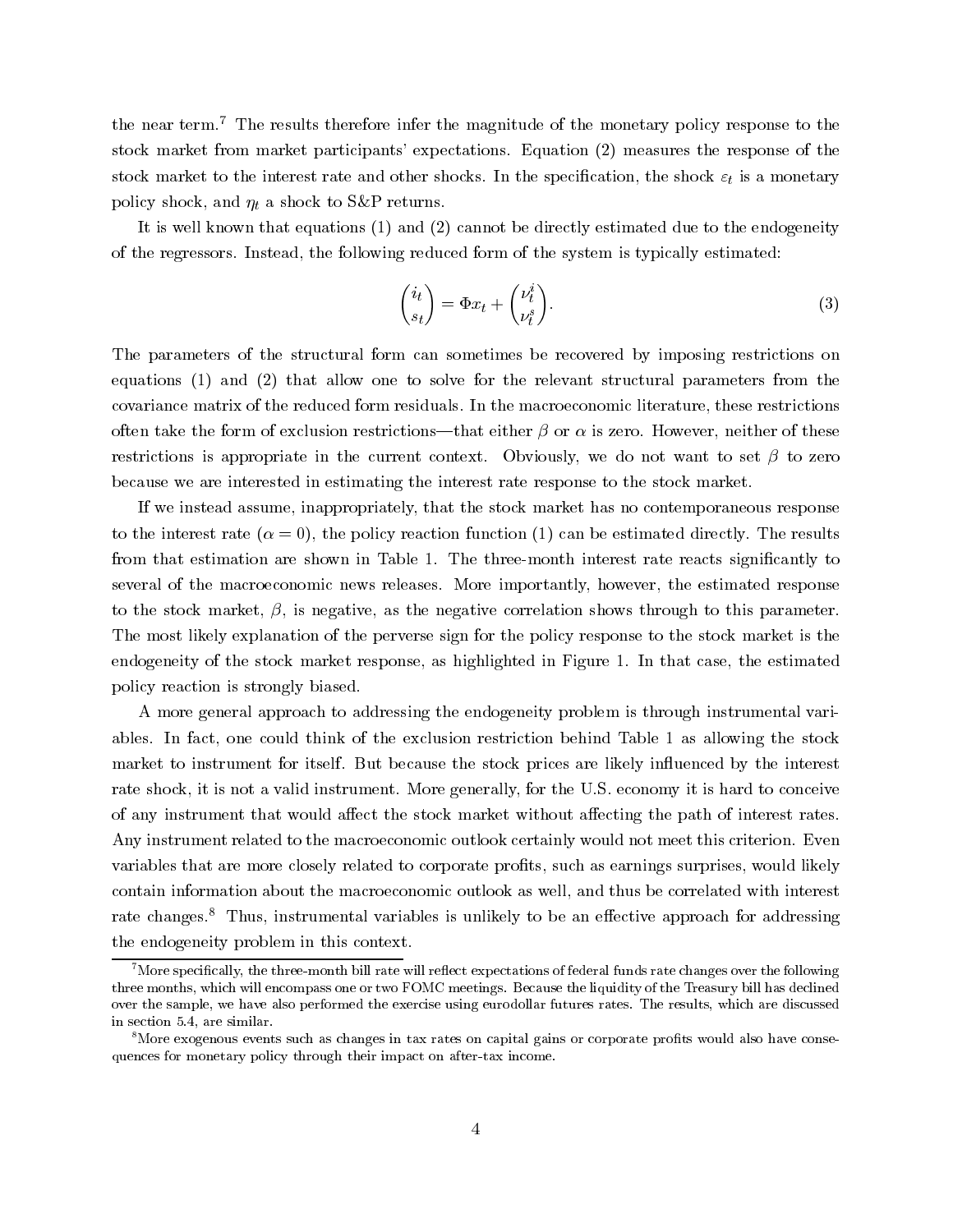|                                | ັ                            |                |
|--------------------------------|------------------------------|----------------|
| Sample: 1985:3 to 1999:12      | Number of obs.: 2733         |                |
| Std. dev. of dep. var.: $1.43$ | Std. error of estimate: 0.05 |                |
| R-squared: 0.99                | Durbin-Watson stat.: 2.08    |                |
|                                | <i>Impact of 1-SD</i>        | T-statistic of |
| Variable                       | Change (bp)                  | Coefficient    |
| NAPM                           | 0.10                         | 0.53           |
| <b>NFPAY</b>                   | 3.88                         | 8.75           |
| <b>CPI</b>                     | 1.09                         | 1.74           |
| <b>PPI</b>                     | 0.04                         | $-0.65$        |
| RETL                           | 1.65                         | 3.53           |
| GDP                            | 0.08                         | 0.13           |
| S&P500                         | $-0.21$                      | $-1.90$        |

Table 1: Equation for Daily Changes in Short-Term Interest Rate (Ignoring Endogeneity)

Regressions include a constant and five lags of the interest rate and stock returns.

We would expect such problems to affect a wider class of estimated policy rules as well. For example, a large literature has developed on estimating simple policy rules that describe quarterly movements in the federal funds rate.<sup>9</sup> One simple variant of these rules is that the federal funds rate responds systematically to the current inflation rate and output gap, but adjusts only slowly from its lagged level, as captured in the following rule:

$$
i_t = (1 - \rho) \left( \beta_0 + \beta_y y_t + \beta_\pi \pi_t \right) + \rho \cdot i_{t-1}, \tag{4}
$$

where  $\pi$  is the inhation rate,  $y_t$  is the output gap, and  $i$  is the federal funds rate. 1 Table 2 shows the estimated parameters from this rule, in which the federal funds rate has significant reactions to both inflation and output, consistent with the findings in the literature. Suppose, however, that the rule were modified to include the change in the S&P 500 index over the quarter, denoted  $\Delta sp500$ , as in:

$$
i_t = (1 - \rho) (\beta_0 + \beta_y (Y_t - Y^*) + \beta_\pi \pi_t + \beta_{sp} \Delta sp500_t) + \rho \cdot i_{t-1}.
$$
 (5)

The change in stock prices may enter the rule because of its impact on the future path of output and inflation, as discussed above.<sup>11</sup> The estimates from the modified rule indicate that the measured reaction to the stock market is trivial and insignificant, while the other coefficients are largely

<sup>9</sup>This literature followed the work of Taylor (1993) and Bryant, Hooper, and Mann (1993). For a collection of papers on monetary policy rules, see the 1999 NBER volume Monetary Policy Rules edited by Taylor.

 $\lceil \cdot \rceil$ in the estimated rule, the inflation measure is based on the annual change in the GDP deflator and the output gap is that estimated by the Congressional Budget Office. The federal funds rate is the quarterly average of the effective rate.

<sup>11</sup> It is not evident that the change in stock prices is the appropriate measure to include in a rule determining the interest rate level. An alternative specification was estimated that included the ratio of stock market wealth held by U.S. households to GDP. Under that rule, the policy response to stock market was also insignificant.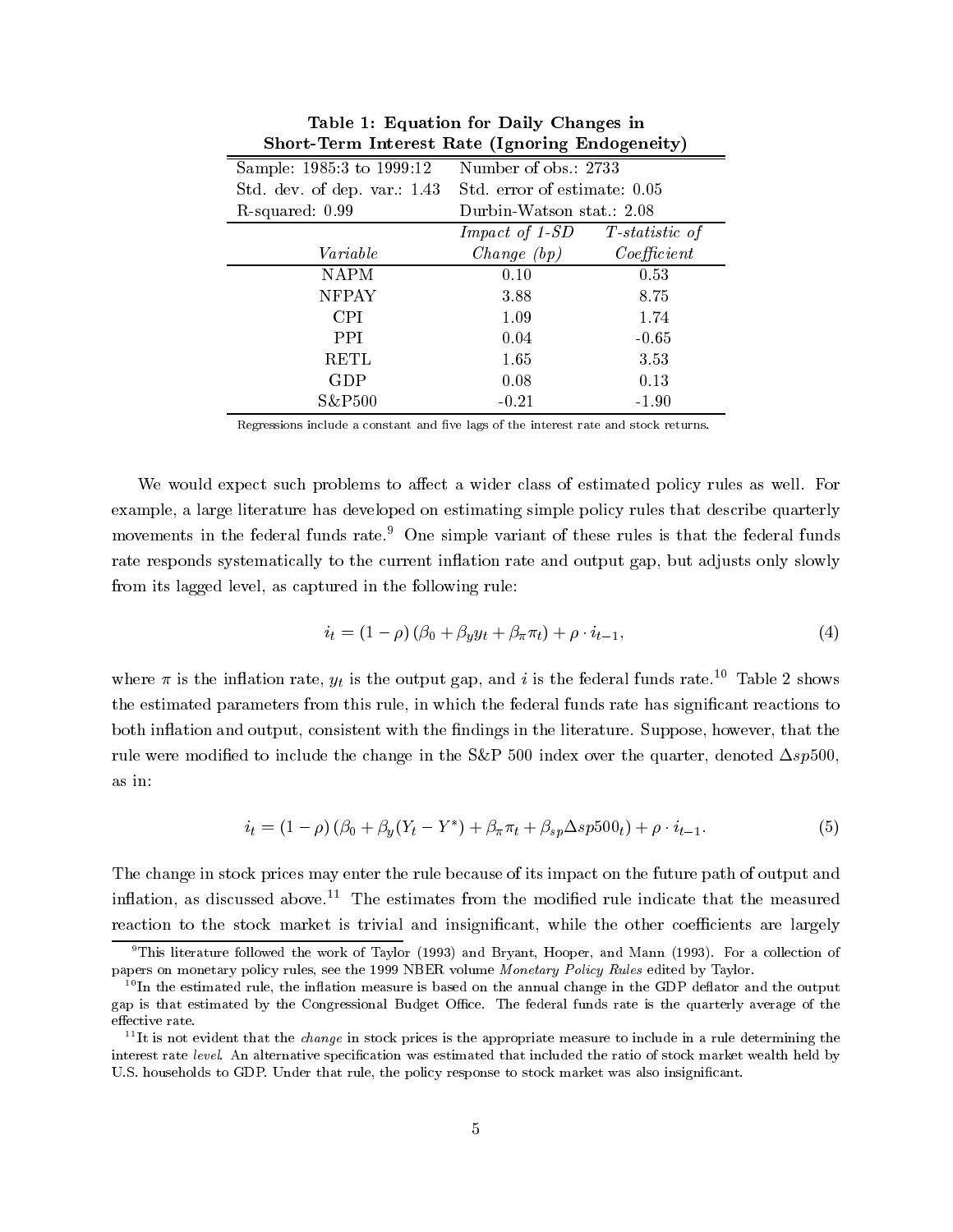unaffected. As in the daily policy rule, the insignificance of the reaction to the stock market may reflect its endogeneity.

|               |                     | (Ignoring Endogeneity) |                     |
|---------------|---------------------|------------------------|---------------------|
|               | Excluding           | Including              | Including           |
|               | <b>Stock Market</b> | <b>Stock Market</b>    | <b>Stock Market</b> |
| Coefficient   | (OLS)               | (OLS)                  | (IV)                |
| $\beta_0$     | 1.13(1.44)          | 1.14(1.40)             | 0.98(1.48)          |
| $\beta_y$     | 1.10(6.62)          | 1.10(6.56)             | 0.96(7.32)          |
| $\beta_{\pi}$ | 1.69(2.05)          | 1.68(2.01)             | 1.69(2.93)          |
| $\beta_{sp}$  |                     | $-0.00$ $(-0.07)$      | 0.03(0.48)          |
| $\rho$        | 0.74(12.54)         | 0.74(13.20)            | 0.64(6.10)          |

Table 2: Quarterly Monetary Policy Rule  $\mathbf{r}$  $\mathbf{A}$ 

T-statistics shown in parenthesis are based on Newey-West standard errors.

Similar findings are reported by Bernanke and Gertler (1999), who estimate a forward-looking policy rule in which the federal funds rate reacts to expectations of inflation and output as well as to the contemporaneous change in stock prices. Their results indicate a negative and insignificant reaction of monetary policy to movements in the stock market. This finding could reflect the forward-looking nature of their rule, as the impact of stock price changes could already be incorporated into the forecasts of output and inflation. However, it may also reflect the endogenous reaction of the stock market to the interest rate. Bernanke and Gertler recognize the simultaneity bias and thus instrument for the change in stock prices with lags of macroeconomic variables and stock returns, but, as discussed above, it is unlikely that these are effective instruments for stock market returns. Indeed, we can use similar instruments in the contemporaneous rule estimated above. The results, also shown in Table 2, again indicate an insignificant response to the stock market.

Overall, the simultaneous equations problem that arises in identifying the VAR in equations (1) and (2) cannot be eectively addressed using exclusion restrictions or instrumental variables. Alternative identication approaches commonly used in the macroeconomics literature, including long-run restrictions or sign restrictions, also do not help with the identification of this parameter. There are no obvious long-run restrictions that could be imposed to separate policy shocks from stock market shocks, as both stock market returns and the interest rate likely revert to some equilibrium values after both types of shocks. Sign restrictions also do not pin down the magnitude of the parameters, as the observed correlation could be explained under larger (or smaller) policy responses as long as the endogenous response to the stock market were also larger (or smaller). Given the shortcomings of commonly-used identification techniques, we instead use a methodology based on the heteroskedasticity of the error terms to identify the monetary policy reaction to the stock market, as described in the next section.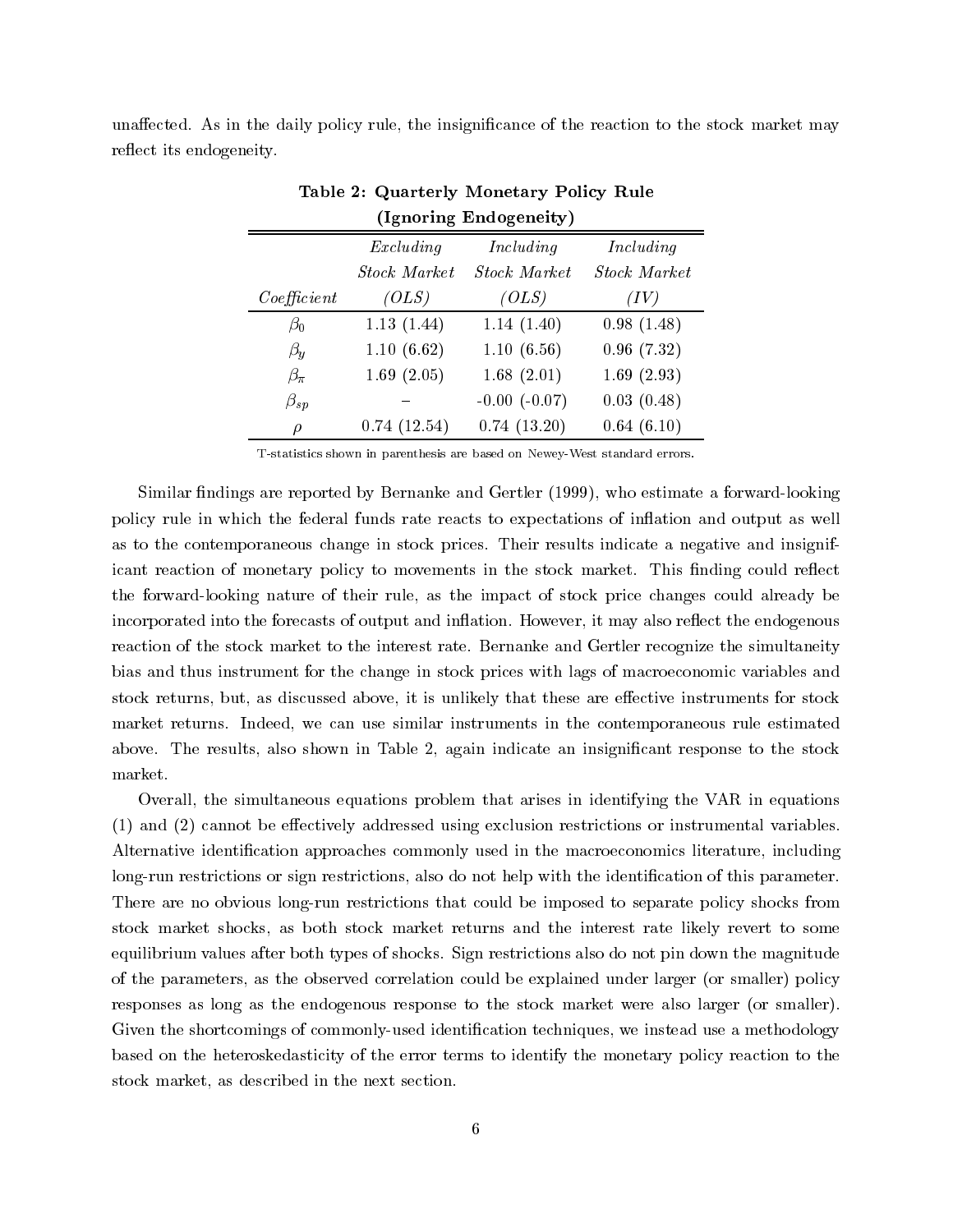# 3Identication through Heteroskedasticity

The above discussion indicates that identification approaches that have been widely used in the macroeconomics literature cannot appropriately separate the response of monetary policy to the stock market from the endogenous reaction of the stock market to interest rates. In this section, we expand the procedure developed by Rigobon (1999) which uses the heteroskedasticity found in interest rates and stock market returns to identify the reaction of monetary policy to the stock market.

The identification relies on the following observation: The responsiveness of monetary policy will become a stronger determinant of the covariance between interest rates and stock market returns during periods when equity market shocks are more variable. To see this, consider what happens if the variance of the stock market shocks rises while the variance of the monetary policy shocks remains unchanged. Such a shift causes the realizations of stock market returns and interest rates to more closely trace out the policy reaction function than before, as shown in Figure 2. In other words, the disturbances are distributed around an ellipse that enlarges along the policy reaction function when the shocks to the stock market are more volatile. Thus, we are able to identify the slope of the policy reaction function based on changes in the covariance of interest rate and stock market movements across periods when the variance of their shocks shifts.

A rough glance at the data suggests that shifts in the volatility of shocks do in fact affect the correlation between changes in interest rates and stock prices. Figure 3 shows the six-month rolling correlation between daily changes in the three-month Treasury bill rate and daily changes in the  $S\&P$  500 index. As noted earlier, this correlation is typically negative, likely reflecting the endogenous response of stock prices to the interest rate (the downward-sloping schedule in Figure 2). However, the correlation varies fairly extensively over time. In fact, the correlation often becomes positive during periods in which the volatility of stock market changes is elevated. Under many distributions such as the bivariate normal, the correlation between the shocks would vary with shifts in the variance of the shocks, but it would not shift signs. Such shifts are most likely explained by a shift in the relative importance of different shocks, as depicted in Figures 1 and 2.

In the empirical exercise that follows, we want to allow for a more generalized specification than depicted in Figure 2. In particular, we modify the VAR used above to include unobserved shocks that affect both stock returns and interest rates and that may also be heteroskedastic. In that case, the dynamic structural equations for the stock market and the short-term interest rates can be written as follows:

$$
i_t = \beta s_t + \theta x_t + \gamma z_t + \varepsilon_t, \tag{6}
$$

$$
s_t = \alpha i_t + \phi x_t + z_t + \eta_t, \tag{7}
$$

where  $(6)$  is the monetary policy reaction function and  $(7)$  is the stock market equation. These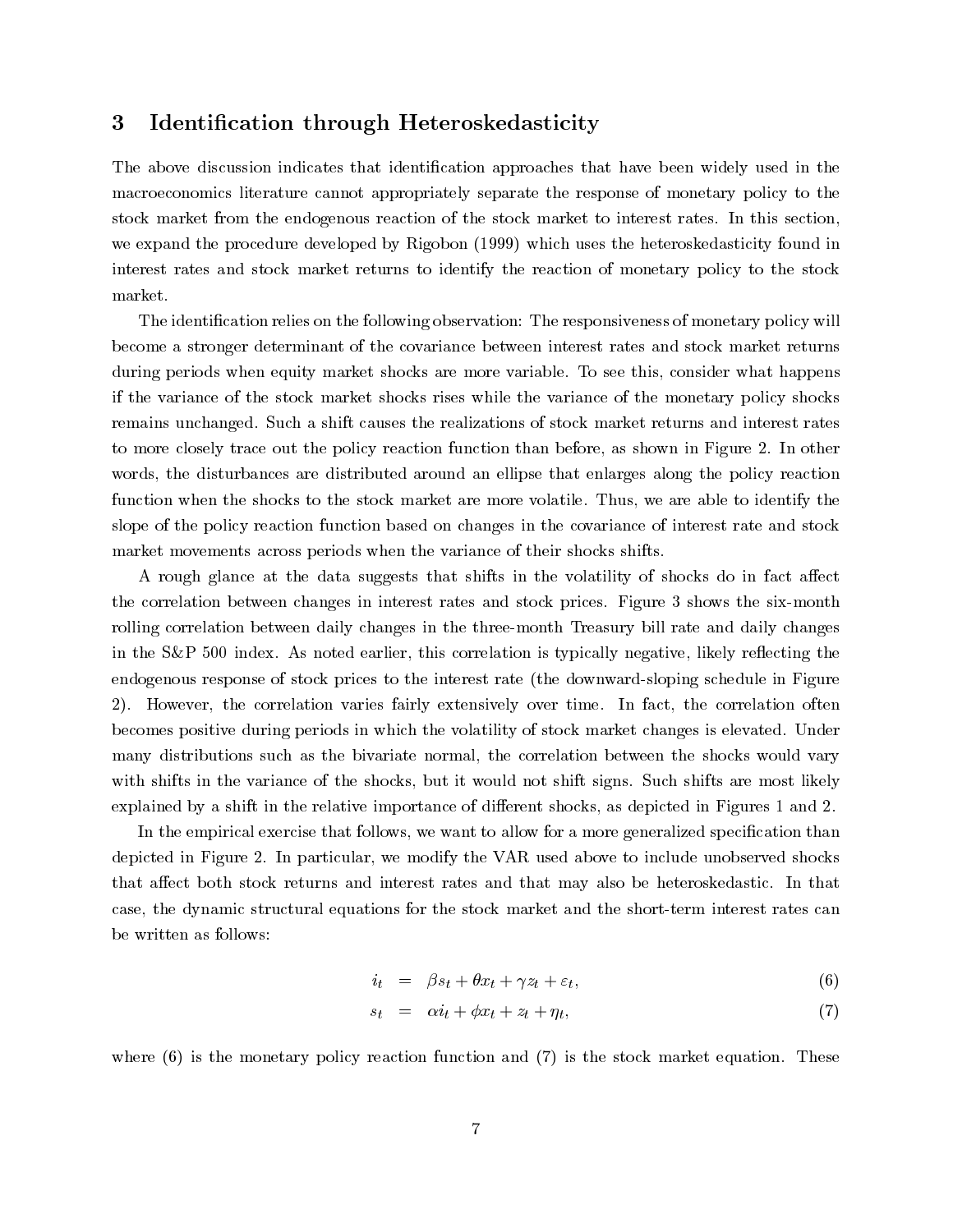equations are similar to equations (1) and (2) above, except we have included an additional variable  $\mathbf{v}$  that represents the unobservable shocks (with the stock matrix matrix matrix matrix matrix matrix matrix matrix matrix matrix matrix matrix matrix matrix matrix matrix matrix matrix matrix matrix matrix matrix ma normalized to 1). The variable zt could capture changes in risk preferences, liquidity shocks, or macroeconomic shocks other than the those captured by  $\alpha$  and the  $\alpha$  -t and t  $\alpha$ the policy and stock market shocks, respectively, are orthogonal. However, this assumption is not very restrictive, as the presence of the unobserved shock zt can account for correlation across the structural disturbances.

Generalizing the specication to include unobservable shocks comes at some cost. In particular, instead of having full identication of the system, we would only be able to achieve partial identification. But the partial identification will be sufficient to measure the reponse of monetary policy to the stock market—the focus of this paper. Moreover, as we show below, the presence of zt is crucial for properly measuring the policy reaction, and we can reject the specication in which common shocks are not included.

The parameter of interest is  $\beta$ —the reaction of the short-term interest rate to the stock market. However, equation (6) cannot be estimated directly, because of the simultaneity problem discussed above, and because  $\alpha$  is uncertainty reduced for the following reduced form of this year  $\alpha$ be estimated:

$$
\begin{pmatrix} i_t \\ s_t \end{pmatrix} = \Phi x_t + \begin{pmatrix} \nu_t^i \\ \nu_t^s \end{pmatrix},\tag{8}
$$

where the reduced form residuals ( $\nu_t$  and  $\nu_t$ ) are given by

$$
\nu_t^i = \frac{1}{1 - \alpha \beta} [(\beta + \gamma) z_t + \beta \eta_t + \varepsilon_t],
$$
  

$$
\nu_t^s = \frac{1}{1 - \alpha \beta} [(1 + \alpha \gamma) z_t + \eta_t + \alpha \varepsilon_t].
$$

These reduced form innovations have the following covariance matrix:

$$
\Omega = \frac{1}{\left(1 - \alpha \beta\right)^2} \left[ \begin{array}{cc} \left(\beta + \gamma\right)^2 \sigma_z^2 + \beta^2 \sigma_\eta^2 + \sigma_\varepsilon^2 & \left(1 + \alpha \gamma\right) \left(\beta + \gamma\right) \sigma_z^2 + \beta \sigma_\eta^2 + \alpha \sigma_\varepsilon^2 \\ \cdot & \left(1 + \alpha \gamma\right)^2 \sigma_z^2 + \sigma_\eta^2 + \alpha^2 \sigma_\varepsilon^2 \end{array} \right]. \tag{9}
$$

The problem of identification is that the covariance matrix only provides three equations—two variances and a covariance—while there are six unknowns:  $\alpha, \beta, \gamma, \sigma_z, \sigma_\eta$ , and  $\sigma_\varepsilon$ .

It is unlikely that this covariance matrix remains constant over the sample, though. Indeed, a prevalent characteristic of macroeconomic and nancial data is heteroskedasticity. Both interest rates and stock market returns are known to exhibit patterns of volatility that are somewhat predictable, including periods during which their variances are elevated. While such heteroskedasticity is typically ignored in VAR studies, here we use it to our advantage to appropriately identify the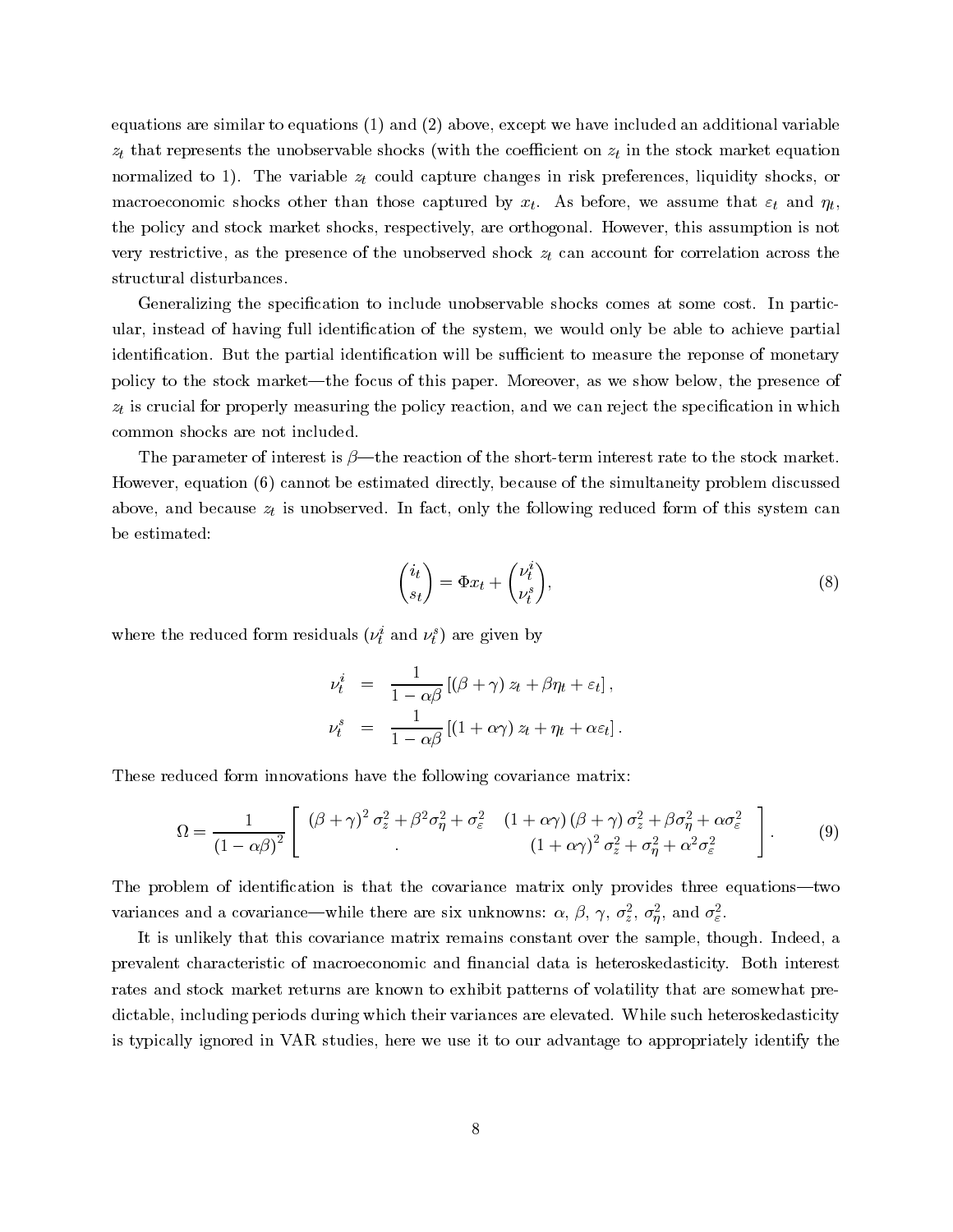parameter  $\beta$ .<sup>12</sup>

The approach follows the technique developed by Rigobon (1999), who noted that the presence of unconditional heteroskedasticity in the reduced form innovations provides additional equations to the system represented by (9). Consider, for example, the impact of a shift to a regime with a different covariance matrix. In this case, the new regime provides three new equations (the covariance matrix). Of course, without any restrictions the new regime also adds three new unknown parameters – the parameters  $\sigma_z$ ,  $\sigma_{\eta}$ , and  $\sigma_{\varepsilon}$  under the new regime. But allowing for heteroskedasticity will help identify the system if additional assumptions can be imposed on the variances of the shock processes. Assumptions of this type may be more appropriate than the exclusion restrictions considered above.

In the current context, we assume that the monetary policy shocks "t are homoskedastic. This assumption is not very restrictive, given the richness of the specication of the policy reaction function. In particular, this assumption does not imply that the interest rate itself is homoskedastic. On the contrary, the interest rate still exhibits heteroskedasticity that is driven by the systematic response to equity market shocks and by the heteroskedasticity of the unobserved common shocks. Under the assumption of homoskedastic policy shocks, a shift in the covariance matrix adds three equations but only two unknown parameters.

In that case, the parameter  $\beta$  is identified as long as there are at least three different regimes for the covariance matrix. (The results below suggest that there are at least three regimes.) To highlight the solution to the identification problem, assume there are three regimes in the covariance matrix. Then, for  $i = 1, 2, 3$  the covariance matrix can be written as

$$
\Omega_{i} = \frac{1}{\left(1 - \alpha\beta\right)^{2}} \left[ \begin{array}{cc} \left(\beta + \gamma\right)^{2} \sigma_{i,z}^{2} + \beta^{2} \sigma_{i,\eta}^{2} + \sigma_{\varepsilon}^{2} & \left(1 + \alpha\gamma\right)\left(\beta + \gamma\right) \sigma_{i,z}^{2} + \beta\sigma_{i,\eta}^{2} + \alpha\sigma_{\varepsilon}^{2} \\ \cdot & \left(1 + \alpha\gamma\right)^{2} \sigma_{i,z}^{2} + \sigma_{i,\eta}^{2} + \alpha^{2} \sigma_{\varepsilon}^{2} \end{array} \right]. \tag{10}
$$

Two important assumptions have been made in equation (10). First, as indicated above, the variance of the Fed's reaction function remains constant across regimes. Second, we have assumed that the parameters  $(\alpha, \beta, \text{ and } \gamma)$  are stable across the covariance regimes. Note that this second assumption is implicitly made in the vast majority of related empirical studies. In the macroeconomics literature, VARs are often estimated across samples that surely exhibit heteroskedasticity, without allowing shifts in parameters. Similarly, in the finance literature, many studies that even explicitly allow for variation in volatility, including GARCH models, often impose that the parameters of the underlying equation are fixed.

Under these assumptions, the identification is straightforward. Define  $\Delta \Omega_{21} = \Omega_2 = \Omega_1$  and tion the present paper we concentrate only on identification under unconditional neteroskedasticity. Identification

under conditional heteroskedasticity can also be solved using the same arguments.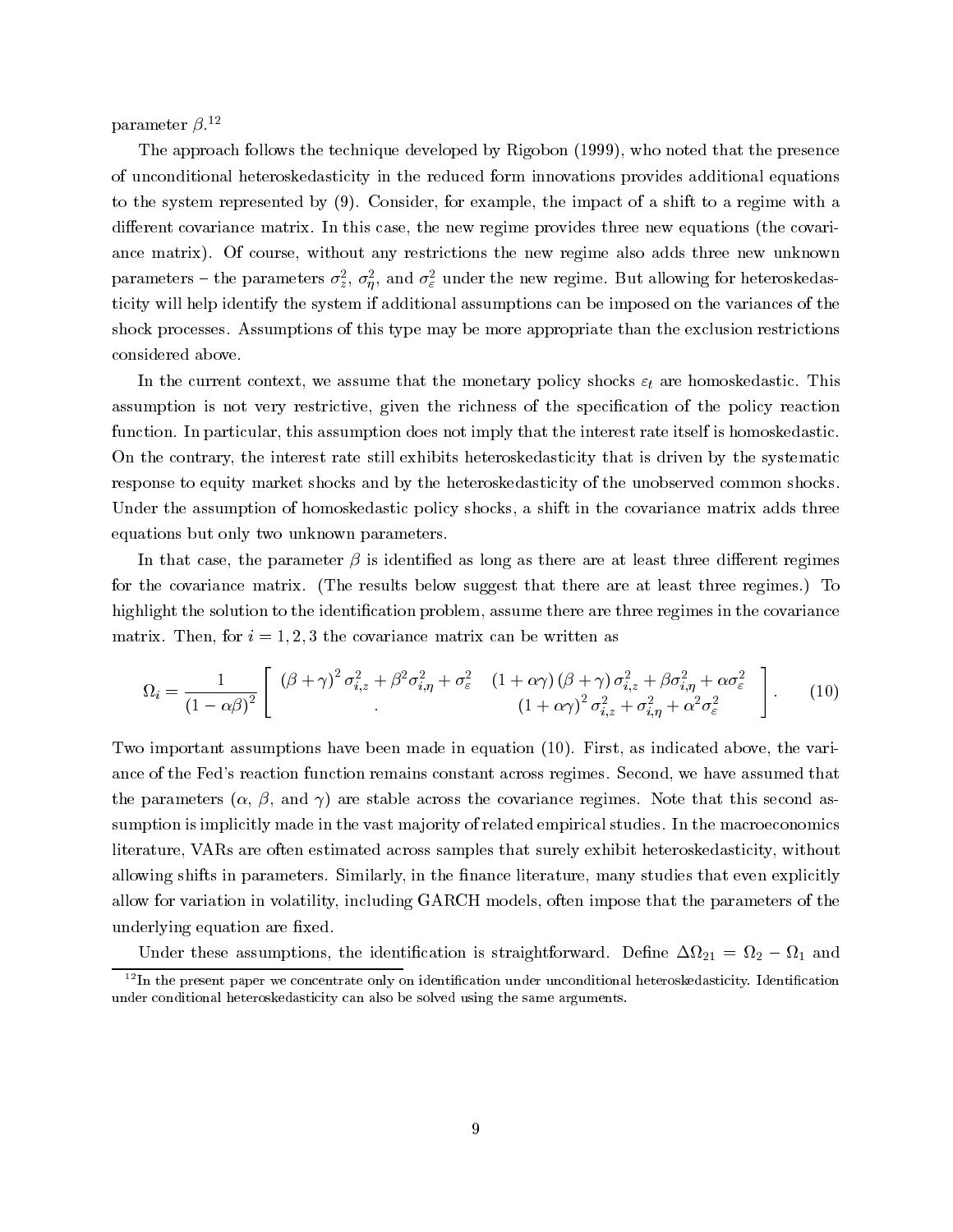$\Delta_3^{1} = 323 - 321$ . Equation (10) implies that

$$
\Delta\Omega_{j1} = \frac{1}{\left(1 - \alpha\beta\right)^2} \left[ \begin{array}{cc} \left(\beta + \gamma\right)^2 \Delta\sigma_{j1,z}^2 + \beta^2 \Delta\sigma_{j1,\eta}^2 & \left(1 + \alpha\gamma\right)\left(\beta + \gamma\right) \Delta\sigma_{j1,z}^2 + \beta\Delta\sigma_{j1,\eta}^2 \\ \cdot & \left(1 + \alpha\gamma\right)^2 \Delta\sigma_{j1,z}^2 + \Delta\sigma_{j1,\eta}^2 \end{array} \right],
$$

where  $\Delta\sigma_{j_1z}^2=\sigma_{j_z}^2-\sigma_{1,z}^2$  and  $\Delta\sigma_{j_1,\eta}^2=\sigma_{j,\eta}^2-\sigma_{1,\eta}^2$  for  $j=\{2,3\}$ . Because the parameters are stable and  $\sigma_{\varepsilon}$  is homoskedastic, the change in the covariance matrix does not depends on the variance of the monetary policy shocks.

These two changes in the covariance matrices form a system of six nonlinear equations with seven unknowns, but in which  $\beta$  is just identified. To see this, rewrite the covariance matrix as:

$$
\Delta \Omega_{j1} = \frac{1}{\left(1 - \alpha \beta\right)^2} \left[ \begin{array}{cc} \omega_{z,j} + \beta^2 \Delta \sigma_{j1,\eta}^2 & \theta \omega_{z,2} + \beta \Delta \sigma_{j1,\eta}^2 \\ . & \theta^2 \omega_{z,2} + \Delta \sigma_{j1,\eta}^2 \end{array} \right]
$$

where

$$
\theta = \frac{1 + \alpha \gamma}{\beta + \gamma}
$$
  

$$
\omega_{z,j} = (\beta + \gamma)^2 \Delta \sigma_{j1,z}^2.
$$

The six equations that result can be written as follows:

$$
\omega_{z,2} + \beta^2 \Delta \sigma_{21,\eta}^2 = (1 - \alpha \beta)^2 \cdot \Delta \Omega_{21,11}
$$
  
\n
$$
\theta \omega_{z,2} + \beta \Delta \sigma_{21,\eta}^2 = (1 - \alpha \beta)^2 \cdot \Delta \Omega_{21,12}
$$
  
\n
$$
\theta^2 \omega_{z,2} + \Delta \sigma_{21,\eta}^2 = (1 - \alpha \beta)^2 \cdot \Delta \Omega_{21,22}
$$
  
\n
$$
\omega_{z,3} + \beta^2 \Delta \sigma_{31,\eta}^2 = (1 - \alpha \beta)^2 \cdot \Delta \Omega_{31,11}
$$
  
\n
$$
\theta \omega_{z,3} + \beta \Delta \sigma_{31,\eta}^2 = (1 - \alpha \beta)^2 \cdot \Delta \Omega_{31,12}
$$
  
\n
$$
\theta^2 \omega_{z,3} + \Delta \sigma_{31,\eta}^2 = (1 - \alpha \beta)^2 \cdot \Delta \Omega_{31,22}
$$

where  $\Delta\Omega_{i1,kl}$  is the k and l element of the j matrix. If  $\theta\beta \neq 1$ , which assures finite variance, then the three equations for each covariance matrix collapse to

$$
\theta = \frac{\Delta \Omega_{21,12} - \beta \Delta \Omega_{21,22}}{\Delta \Omega_{21,11} - \beta \Delta \Omega_{21,12}} \tag{11}
$$

$$
\theta = \frac{\Delta \Omega_{31,12} - \beta \Delta \Omega_{31,22}}{\Delta \Omega_{31,11} - \beta \Delta \Omega_{31,12}},
$$
\n(12)

which is a system of two equations with two unknowns. Finally, equations (11) and (12) imply a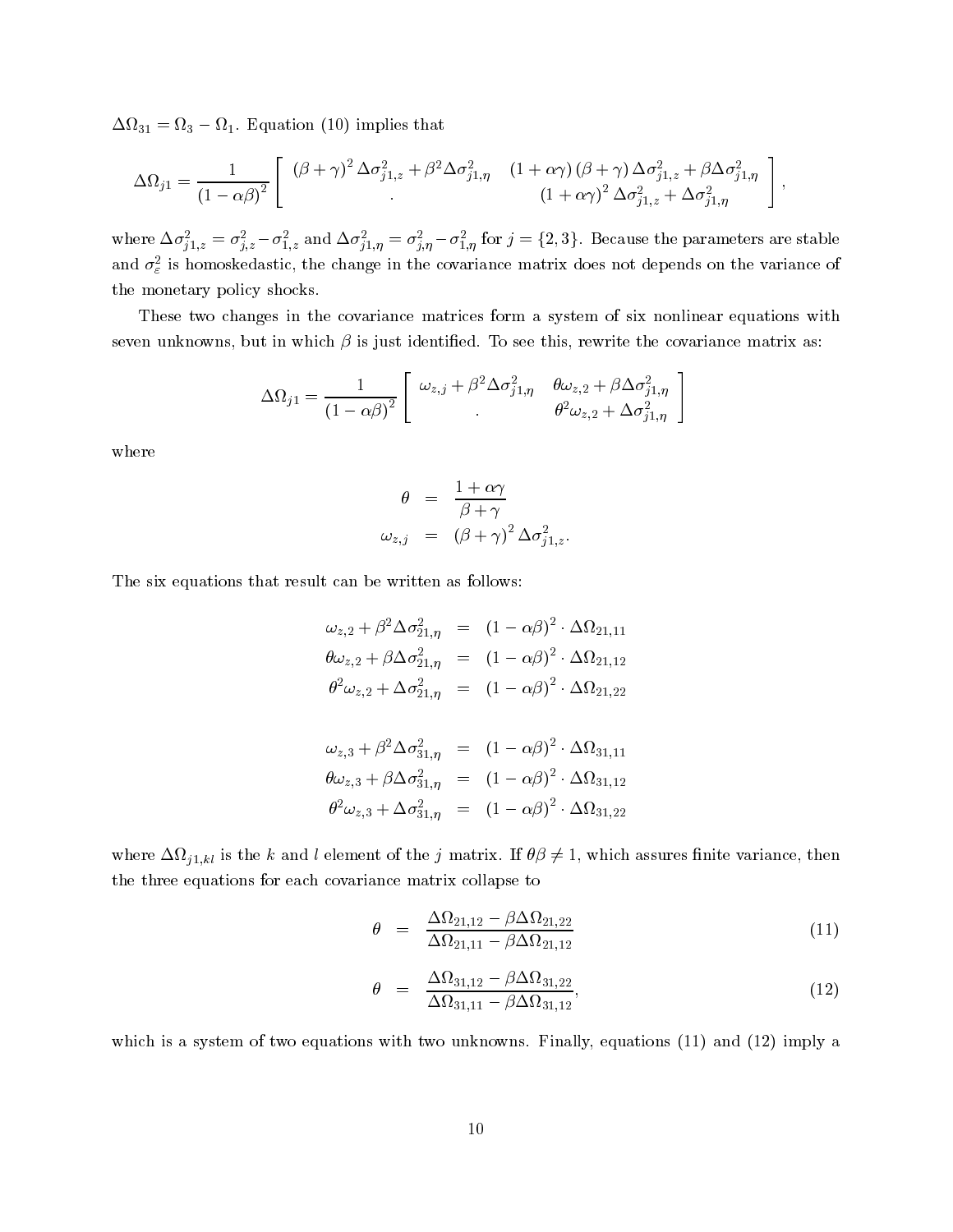quadratic equation for  $\beta$ :

$$
a\beta^2 - b\beta + c = 0
$$

where

$$
a = \Delta\Omega_{31,22}\Delta\Omega_{21,12} - \Delta\Omega_{21,22}\Delta\Omega_{31,12}
$$
  
\n
$$
b = \Delta\Omega_{31,22}\Delta\Omega_{21,11} - \Delta\Omega_{21,22}\Delta\Omega_{31,11}
$$
  
\n
$$
c = \Delta\Omega_{31,12}\Delta\Omega_{21,11} - \Delta\Omega_{21,12}\Delta\Omega_{31,11}.
$$

If the quadratic equation has a real solution, the system of equations is identified and can be solved for  $\beta$  and  $\theta$ . It is easy to show that one of the solutions of the system of equations gives the true values, while the second solution gives their inverse.<sup>13</sup> Moreover, it is easy to show that, at least theoretically, because the covariance matrices are positive definite, there should be always a real solution to the quadratic equation.

Note that when there are more than three regimes for the covariance matrix, any three can be used to arrive at two equations like (11) and (12). If all of the assumptions of the model hold, the estimate of  $\beta$  should be the same under any subset of three regimes. In the empirical implementation, we use this as a test of overidentifying restrictions. A rejection that the coefficient estimates are the same could indicate that the parameters are unstable across regimes, that the homoskedasticity assumption on the policy equation is violated, or that there are non-linearities that are not captured in our specication. The test is described in more detail below.

# 4Results

The initial step in the estimation procedure is to determine the different regimes for the variancecovariance matrix of the reduced form shocks to monetary policy and the stock market. To do so, we begin by estimating the reduced form (8) and computing the residuals. As expected, there are rich patterns to the volatility of the shocks to stock market returns and the short-term interest rate. Because the periods of elevated volatility for interest rates and the stock market at times coincide with one another and at other times do not, we define four regimes: one in which both interest rates and stock returns have low variance, one in which they both have high variance, and two in which one has high and the other low variance. Periods of high variance are dened as when the thirty-day rolling variance of the residual is more than one standard deviation above its average. The four covariance regimes that result are described in Table 3. As shown in the table,

 $^{13}$ The quadratic equation has two solutions. One corresponds to the values of  $\theta$  and  $\beta$  from the system of equations (6) and (7). The other corresponds to a system of equations in which the stock market reaction equation is written in terms of the interest rate and the policy reacton equation in terms of stock prices. In that case, the solution gives the values for  $\theta = 1/\beta$  and  $\beta = 1/\theta$ .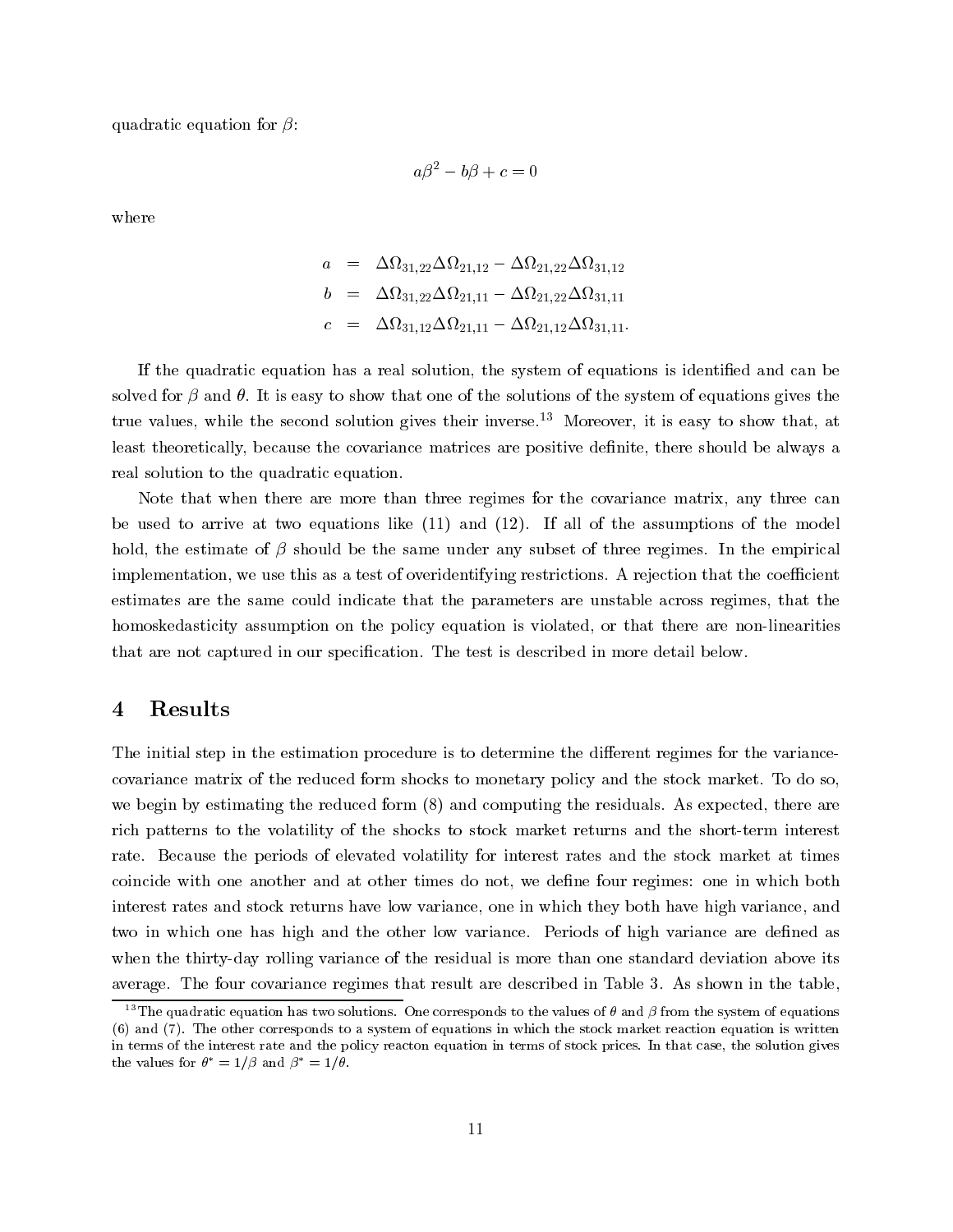the covariance between these variables tends to uctuate with the movements in their variances, often becoming positive as the variance of the stock market increases.

|          | Variance of   | Variance of    |            | Frequency |
|----------|---------------|----------------|------------|-----------|
|          | Policy Shocks | Stk Mkt Shocks | Covariance | of Obs.   |
| Regime 1 | 0.00226       | 0.5238         | $-0.00262$ | 90.2%     |
| Regime 2 | 0.00374       | 2.4732         | 0.02757    | $3.1\%$   |
| Regime 3 | 0.02326       | 4.5422         | 0.03907    | $2.6\%$   |
| Regime 4 | 0.01059       | 0.4659         | $-0.02462$ | $4.1\%$   |

Table 3: Regimes for Variance-Covariance Matrix

High variance regimes are in bold. All variables are measured in percentage points.

This approach for defining the different regimes of the variance-covariance matrix is admittedly arbitrary. However, the estimates are consistent even if the heteroskedasticity is misspecified, as long as the true data exhibits heteroskedasticity and the regimes are not misspecified too badly. As demonstrated in section 5, because the covariance matrices of misspecified regimes are linear combinations of the true covariance matrices, the system of equations obtained from the mispecied system has the same solution as those derived from a more well specified set of regimes. The only case in which the estimates are not consistent is if the regimes are specified so poorly that each regime contains the same weightings of the true underlying regimes. Some direct evidence on the impact of misspecifying the heteroskedasticity is also presented in section 5.

The analysis from the previous section indicated that the monetary policy reaction to the stock market— $\beta$  in equation (6)—could be identified as long as there were three regimes for the covariance matrix. We first estimate the reaction coefficient using the first three regimes listed in Table 3. The results indicate a positive policy response to the stock market, with an estimated coefficient  $\beta$  of  $0.02139$ . The distribution of the coefficient can be calculated by bootstrap and is shown in Figure 4 (top panel). In implementing the bootstrap, we use the asymptotic distribution of the covariance matrices and solve for the estimated coefficient in 1000 draws. As apparent from the figure, the estimated parameter is strongly signicant, with none of the calculated distribution falling below zero.

This is the major result of the paper: By employing a more appropriate identification approach based on heteroskedasticity, we find a significant positive reaction of monetary policy to the stock market. The point estimate for the response coefficient  $\beta$  indicates that a 5% rise in the S&P 500 index tends to increase the three-month interest rate by 10.7 basis points. It may be useful to translate this estimate into the probability of a policy tightening. On average, the next FOMC meeting will be about three weeks away, and the three-month rate reflects the expected rate to prevail over the next twelve weeks. Thus, only 3/4 of the expected impact on the federal funds rate shows up in the three-month interest rate on impact. The estimated coefficient therefore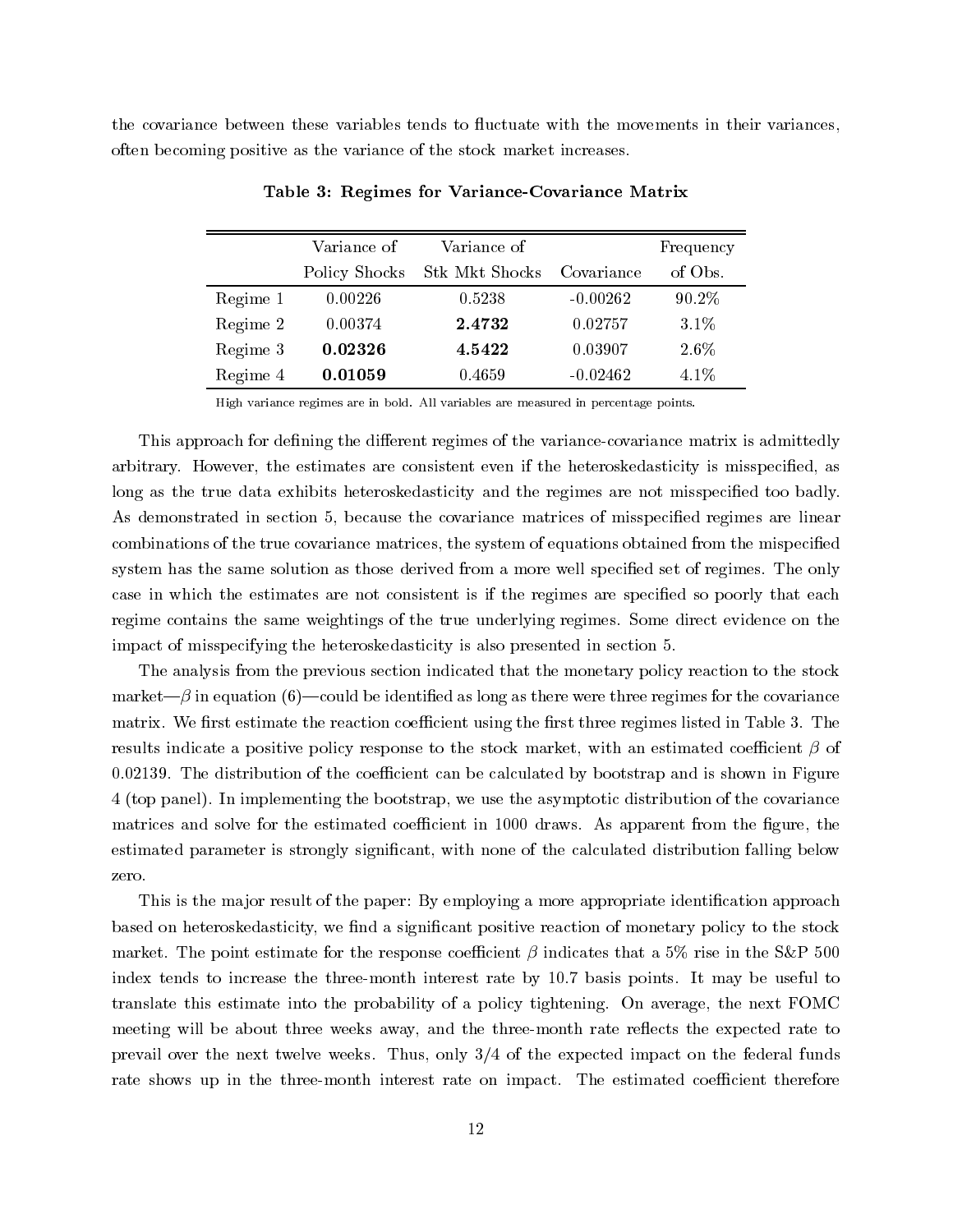corresponds roughly to an increase in the expected federal funds rate of 14.3 basis points (equal to 10.7 times 4/3). Translating this into discrete policy actions, a 5% rise in the S&P 500 index increases the probability of a 25 basis point tightening by about 57%. A similar-sized fall in stock prices would have the same implications for a 25-basis point easing.

Similar results are obtained if the parameter is estimated from other subsets of regimes. As was shown above, the parameter  $\beta$  is just identified with three regimes and is overidentified when there are four. Indeed, we can instead estimate  $\beta$  using any three regimes, such as regimes 1, 2. and 4. The point estimate resulting from that subset of regimes is 0.02105, and the distribution of the estimate is shown in Figure 4 (bottom panel). The estimate is again signicantly positive, with no realizations falling below zero, and its magnitude is very similar to the previous estimate.

|                           | Regimes  | Regimes  | Regimes  | Regimes  | Regimes  |
|---------------------------|----------|----------|----------|----------|----------|
|                           | 1, 2, 3  | 1, 2, 4  | 1, 3, 4  | 2, 3, 4  | All      |
| Mean of distribution      | 0.021386 | 0.021051 | 0.027292 | 0.14024  | 0.021022 |
| Std. dev. of distribution | 0.005822 | 0.005229 | 0.31368  | 3.812253 | 0.005229 |
| Median of distribution    | 0.021168 | 0.020849 | 0.016886 | 0.01913  | 0.020849 |
| Mass below zero           | $0.0\%$  | $0.0\%$  | 1.4\%    | $1.4\%$  | $0.0\%$  |

Table 4: Estimates under Alternative Subsets of Regimes

The estimates resulting from all four possible subsets of regimes are summarized in Table 4. As can be seen, the estimates from the subsets shown in Figure 4 are very close to one another. The other two subsets of regimes yield estimates that are much less precise. The standard deviation of these estimates blows up considerably, primarily because of some realizations with very high values. However, even in those cases only a small mass of observations falls below zero, and the medians of the distributions are very close to the other estimates. Table 4 also shows the results obtained if all four regimes are used to estimate  $\beta$ . In this case, we treat equations (11) and (12) as moment conditions and solve for the parameters using GMM. The resulting estimates are very similar to those from the subsets of regimes shown in Figure 4.

As previously mentioned, the difference between estimates under the various subsets of regimes can be used as a test of overidentifying restrictions. Such a test would indicate whether the restrictions imposed on the model, most notably the assumption that the parameters are stable across different regimes and the homoskedasticity assumption of the policy shocks, can be rejected. Note, however, that this approach does not test the assumption that the three shocks are uncorrelated. Because there are five estimates available, many different overidentification tests could be performed. We focus first on the estimates from using regimes 1, 2, and 3 and regimes 1, 2, and 4. The distribution of the difference in the estimates, which is also computed using the same bootstrap as before, is shown in Figure 5. According to that distribution, 61.8% of the observations are negative and 38.2% positive, which implies that we cannot reject the hypothesis that the estimates are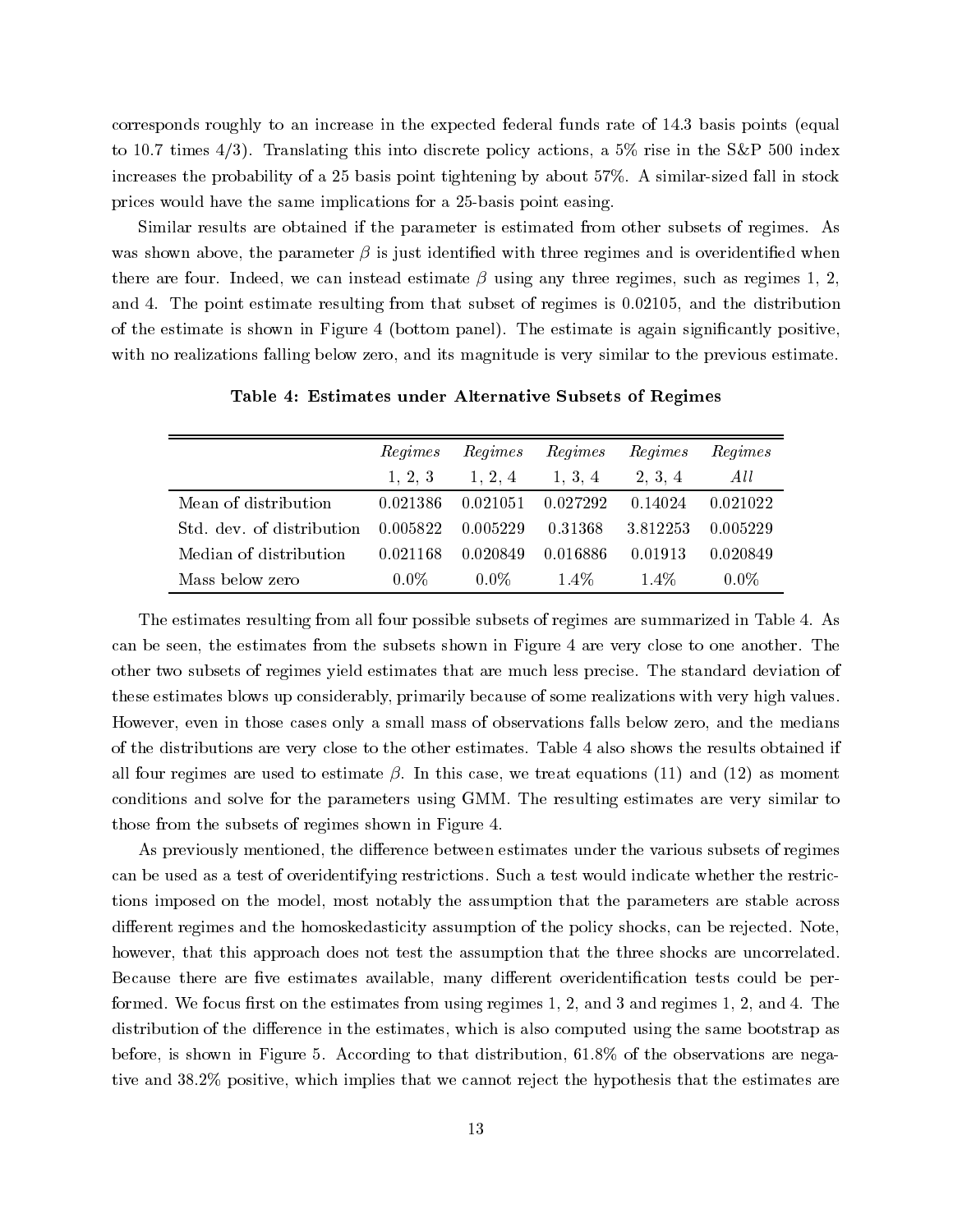the same. In other words, the overidentifying restrictions are easily passed. Moreover, additional tests indicate that the overidentifying restrictions could not be rejected using any subset of the five estimates.<sup>14</sup>

The empirical exercise in this paper is concerned only with measuring the policy reaction to the stock market, and not with determining whether such a reaction is optimal. Nevertheless, it may be useful to assess whether the magnitude of the estimated policy reaction is reasonable from a macroeconomic perspective. To do so, we compare the estimated reaction to two benchmarks. The first is based on a rough calculation of the impact of stock price movements on aggregate spending. As previously indicated, there are several channels through which the stock market affects the economy, including the wealth effect on aggregate consumption, and the cost of financing channel for investment. For simplicity, we will focus only on the first of these, realizing that we could be underestimating the expected impact.

If equity prices were to broadly rise by 5%, for example, household wealth would increase by about \$695 billion, based on household equity holdings as of the end of 1999. If the marginal propensity to consume out of stock market wealth is 4%, then aggregate consumption would rise by \$28 billion, pushing up GDP by about  $0.30\%$ .<sup>15</sup> To map this change into a movement in the federal funds rate, we rely on the literature on estimated monetary policy rules. A vast number of papers, initiated by Taylor (1993) and others, have estimated policy rules in which the federal funds rate reacts to output and inflation. While Taylor wrote down a monetary policy reaction coefficient of 0.5 to the output gap, other papers have estimated this coefficient to be higher, perhaps around 1 (as in the estimated rule presented in Table 2).<sup>16</sup> Under that range of estimates, a 5% rise in the equity market, through its expected impact on the output gap, would be expected to result in a 15 to 30 basis point rise in the federal funds rate.

Of course, there are a number of reasons to take this back-of-the-envelope calculation with caution. We ignored other channels through which the stock market impacts the economy as well as any multiplier effects. Moreover, the calculation does not account for dynamics. Stock market wealth has an impact on spending only after a considerable lag, although policy makers may still choose to react immediately given the lags in the impact of monetary policy. Despite these possible complications, the calculation suggests that the magnitude of the estimated policy reaction to the stock market is in the ballpark of the reaction that would be expected if the Federal Reserve were concerned only with the ultimate impact of the stock market on output and in
ation.

A second benchmark for gauging the magnitude of the policy reaction relies on the Federal Reserve's model of the U.S. economy. The model, which is described in Reifschneider, Tetlow, and

 $14$ All tests of overidentification restrictions were computed by evaluating the mass below zero of the difference in the estimates.

<sup>&</sup>lt;sup>15</sup>For estimates of the impact of stock price changes on aggregate consumption, see Poterba and Samwick (1995), among others.

<sup>&</sup>lt;sup>16</sup>See, for example, Clarida, Gali, and Gertler (2000), Judd and Rudebusch (1998), and Sack (1998), among many others.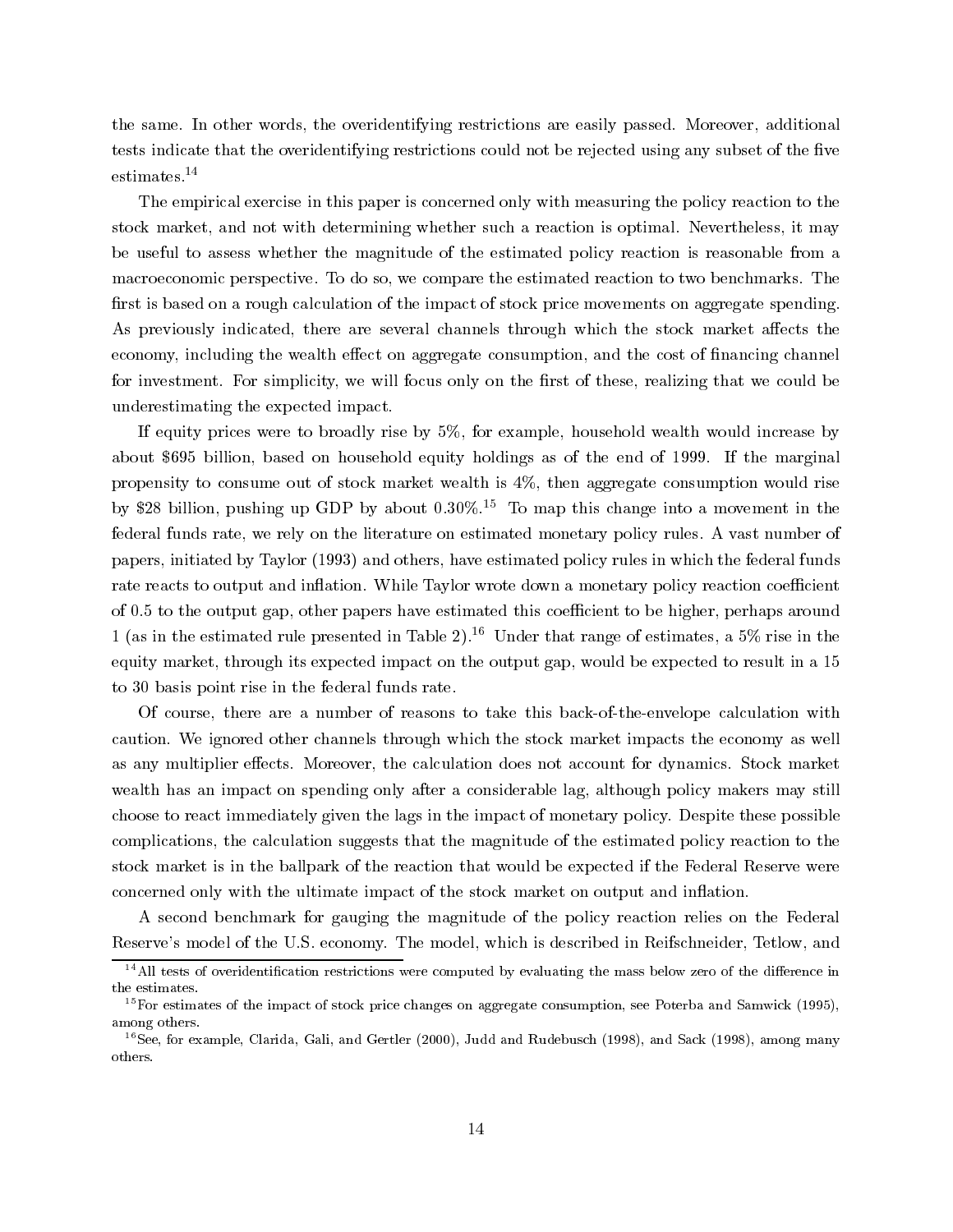Williams (1999), provides an estimate of the extent to which changes in stock market wealth feed through into aggregate demand. In that paper, the authors presents the simulated response of the economy to a permanent shock to the equity risk premium, which affects stock prices without having a direct effect on other macroeconomic variables. Under a fixed real federal funds rate, the shock would stimulate aggregate demand and lead to a rise in inflation. Because of these effects, though, the central bank would likely tighten in response to the shock. Indeed, the authors consider the response of the economy under a "stabilizing policy"—one that effectively reduces the impact of the shock on output and in
ation. Judging from the path of the policy rate under the stabilizing policy, it appears that a permanent 5% shock to the value of the stock market warrants a persistent response of the federal funds rate of about 12.5 basis points.

These two benchmarks suggest that one would expect a positive reaction of monetary policy to the stock market, consistent with our finding of a significant, positive response coefficient. Moreover, both of these benchmarks indicate that the estimated policy response coefficient is within a reasonable range of the magnitude that one would have expected for a central bank concerned only with the macroeconomic activity.

## 5Robustness

In this section, several sensitivity exercises are run to evaluate the robustness of the specification we have used. In short, the findings are that the results are largely robust to misspecification of the heteroskedasticity of the shocks, but that the inclusion of the unobserved common shock has a considerable impact on the results.

#### 5.1The presence of common shocks

The specification above included a common shock  $\alpha$  could capture a number of factors at  $\alpha$  and  $\alpha$  are  $\alpha$ the stock market and interest rates. One possibility is that these shocks represent shifts in investor risk preferences, which could induce positive correlation between changes in stock prices and in interest rates. A reduction in risk tolerance, for example, could generate a flight-to-safety effect in which investors shift out of stocks and into Treasury bills, pushing down both stock prices and interest rates. Thus, the inclusion of these shocks in the specication is important, because otherwise it could be argued that the positive coefficient obtained in the estimation reflects shifts in risk preferences rather than the policy response to the stock market.

In the absence of a common shock, the specification is as follows:

$$
i_t = \beta s_t + \theta x_t + \varepsilon_t, \tag{13}
$$

$$
s_t = \alpha i_t + \phi x_t + \eta_t, \tag{14}
$$

where the assumptions are as before that  $\alpha$  and the independent  $\alpha$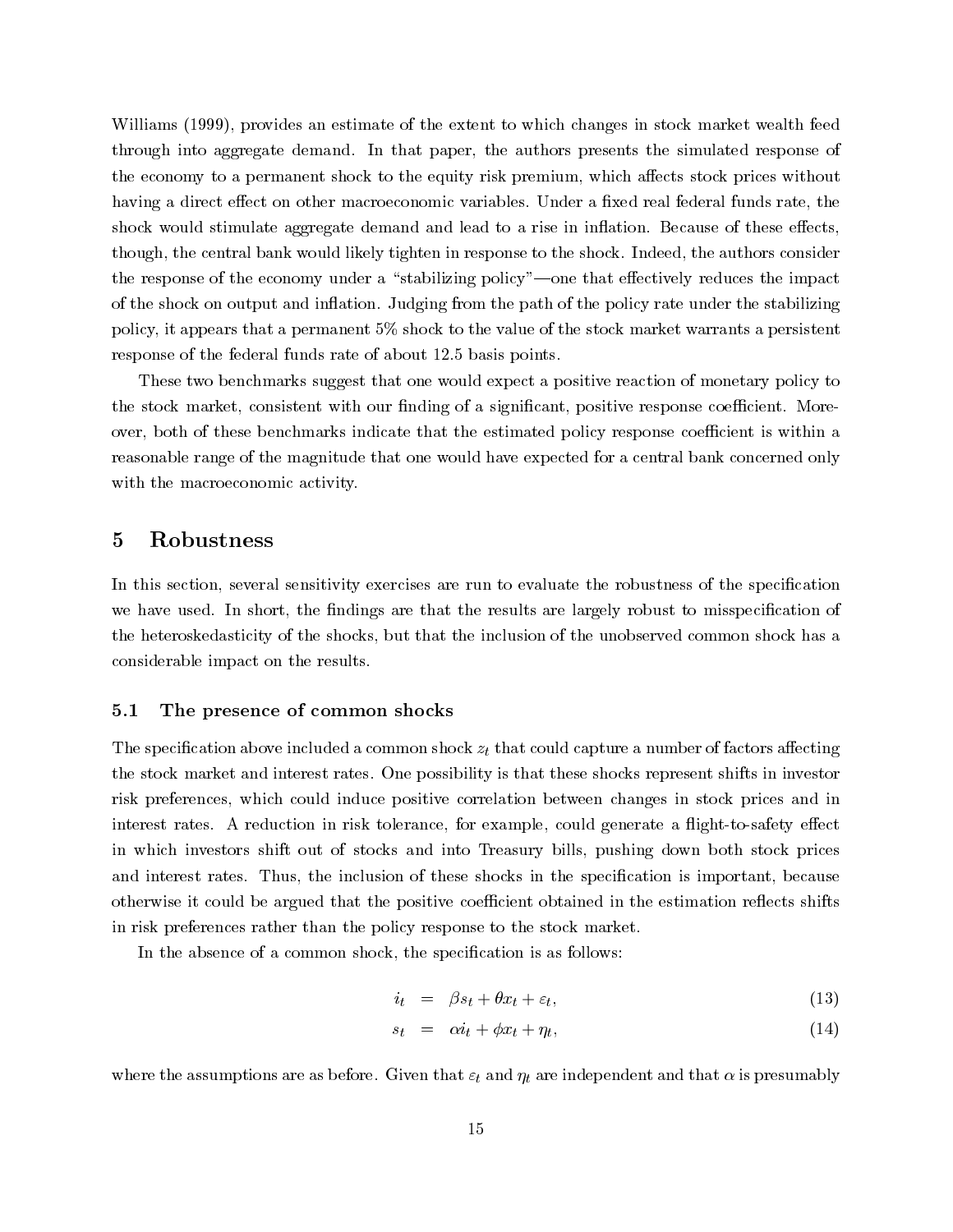negative, the coefficient  $\beta$  is forced to capture the positive correlation induced by the common shock. This will cause an upward bias in the estimation of  $\beta$ , if there in fact is a common shock that is excluded (and  $\gamma$  is positive). From the reduced form, the covariance matrix of the residuals is

$$
\Omega = \frac{1}{\left(1 - \alpha \beta\right)^2} \left[ \begin{array}{cc} \beta^2 \sigma_\eta^2 + \sigma_\varepsilon^2 & \beta \sigma_\eta^2 + \alpha \sigma_\varepsilon^2 \\ . & \sigma_\eta^2 + \alpha^2 \sigma_\varepsilon^2 \end{array} \right].
$$

As before, we solve the problem of identification by using the additional equations provided by the heteroskedasticity of the data. In the case with no common shock, however, only two regimes are enough to identify the system of equations. Moreover, it is not necessary to assume that the variance of "t is constant, and thus we do not impose it in the estimation.

The procedure for estimating  $\beta$  is similar to that of section 4. The VAR is first estimated to recover the reduced form residuals. Four regimes are defined to capture shifts in the covariance matrix, using the same procedure as above. Using only two of the regimes, we solve the system of six equations for the parameter  $\beta$ .<sup>17</sup> As before, because of small sample issues in the estimation of covariance matrices, we use bootstrapping to compute the distribution of the estimates and the differences between estimates.

We begin by estimating  $\beta$  under equations (13) and (14) using the first and third regimes. The resulting distribution, shown in Figure 6 (top panel), has a mean of 0.140772. The estimate is signicantly positive, with 1.0% of the realizations below zero. More importantly, notice that the estimate (comparing the means) is more than six times larger than the estimates obtained in the previous section. This difference is consistent with the intuition expressed earlier—that the exclusion of the common shock could bias upward the coefficient. The potential bias is particularly problematic in this case, in which the first and the third regimes are used to derive the estimate. The third regime, because it involves a high variance of both the interest rate and the stock market, could be driven by a change in the variance of the common shock, thus resulting in a larger bias.

If the parameter  $\beta$  is instead estimated using the first and second regimes, the results are much different. As seen in Figure 6 (lower panel), the point estimate is  $0.022922$ , and none of the mass of the distribution is below zero. This estimate is close to the estimates from the previous section, which is perhaps not surprising given the following intuition. The second regime is the one in which only the variance of the stock market increases while the variance of the interest rate remains largely unchanged. Even if the true model has common shocks, this regime shift is unlikely to be explained by an increase in the variance of the common shock. Therefore, most of the variation in the second moments is probably generated from a shift in the variance of the stock market shock, so that the estimate of  $\beta$  should be close to that found in the previous section. Of course, we can derive an estimate of  $\beta$  from any subset of two regimes, allowing for 12 different estimates, or by using all of the regimes. In Table 5, for brevity, we report only a subset of the estimates. As can be seen,

<sup>&</sup>lt;sup>17</sup>We have excluded the algebra showing the solution for the parameter  $\beta$  in the bivariate case in order to conserve space. More details about the solution can be obtained from the authors upon request.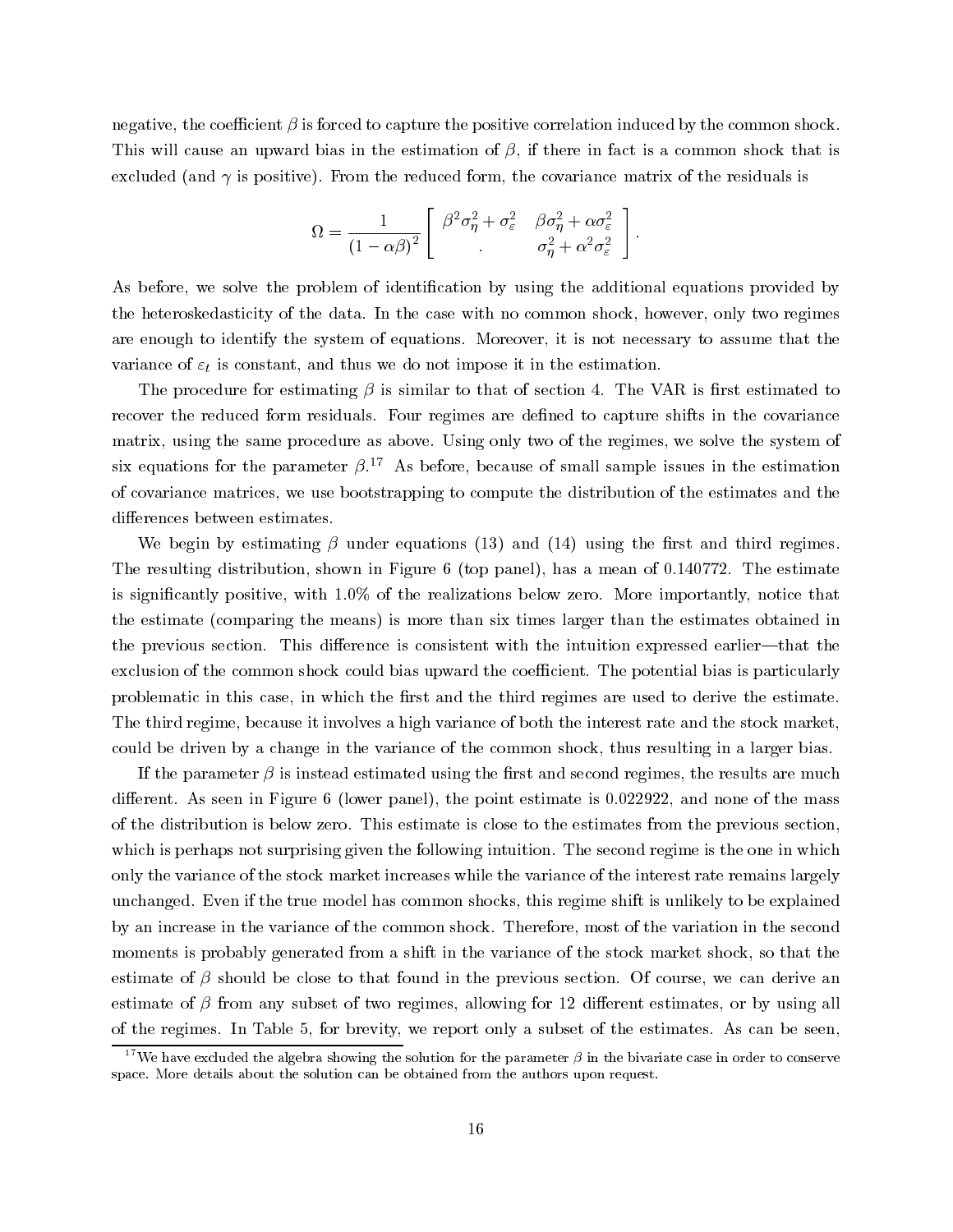these estimates show considerable variation across the choice of regimes, and some of them have considerable mass below zero.

|                                                            | Regimes  |                                  | Regimes Regimes | Regimes     |
|------------------------------------------------------------|----------|----------------------------------|-----------------|-------------|
|                                                            | 1, 2     | 1, 3                             | 1, 4            | All         |
| Mean of distribution                                       | 0.022923 | $0.140772$ $0.035265$ $0.001715$ |                 |             |
| Std. dev. of distribution $0.005678$ $0.375107$ $0.621873$ |          |                                  |                 | $-0.002106$ |
| Median of distribution                                     | 0.02268  | 0.091136                         | 0.001987        | 0.002021    |
| Mass below zero                                            | $0.0\%$  | $1.0\%$                          | $22.6\%$        | $18.0\%$    |

Table 5: Estimates under Alternative Subsets of Regimes

As in the previous section, a test of overidentifying restrictions can be carried out by comparing the estimates of  $\beta$  under any two different sets of regimes. We again focus on only two estimates in order to conserve space.<sup>18</sup> Under the assumption that equations (13) and (14) are the correct description of the data, both estimates should be the same. In that case, changes in the correlation between the interest rate and the stock market are fully explained by  $\beta$  and  $\alpha$  and the changes in the variances of the structural shocks. This imposes an internal consistency across the different regimes that is testable. On the other hand, if there exists a common shock not included in the specification, the correlation is also affected by shifts in its variance and the relative responsiveness of stock prices and interest rates to the shock. Thus, a richer set of changes in the covariance matrix can be realized, and it will be impossible to match all of the covariance matrices with a constant  $\alpha$  and  $\beta$ .

The distribution of the difference in the two estimates of  $\beta$  is shown in Figure 7. The mass of the distribution below zero is only 4.9%, indicating a rejection of the hypothesis that the estimates are the same.<sup>19</sup> Thus, the assumptions underlying the model in equations (13) and (14) fail the test of overidentifying restrictions. Recall that a similar test from the previous section could not reject the assumptions behind the specication that included a common shock (with 38% of the mass of the distribution spanning zero). The tests are based on the exact same draws of the covariance matrices, so that the rejection has to do strictly with whether the common shock is included. Additionally, the rejection in this section shows that the test has some power in this data, giving more credence to the lack of rejection in the previous section.

The inclusion of the common shock is therefore crucial for arriving at an accurate estimate of the policy response  $\beta$ . As discussed, a likely explanation of this shock is a shift in investor risk preferences, which appear to generate large movements in asset prices at times, including occasional

<sup>&</sup>lt;sup>18</sup>Based on just the 12 potential estimates of  $\beta$  using combinations of two regimes, there are 66 possible tests of overidentifying restrictions.

 $19$ Even stronger rejections of the test of overidentifying restrictions are obtained using other subsets of regimes. For example, the distribution of the difference in the estimates from regimes 1-2 and 1-4 has a mass below zero of 99.7%.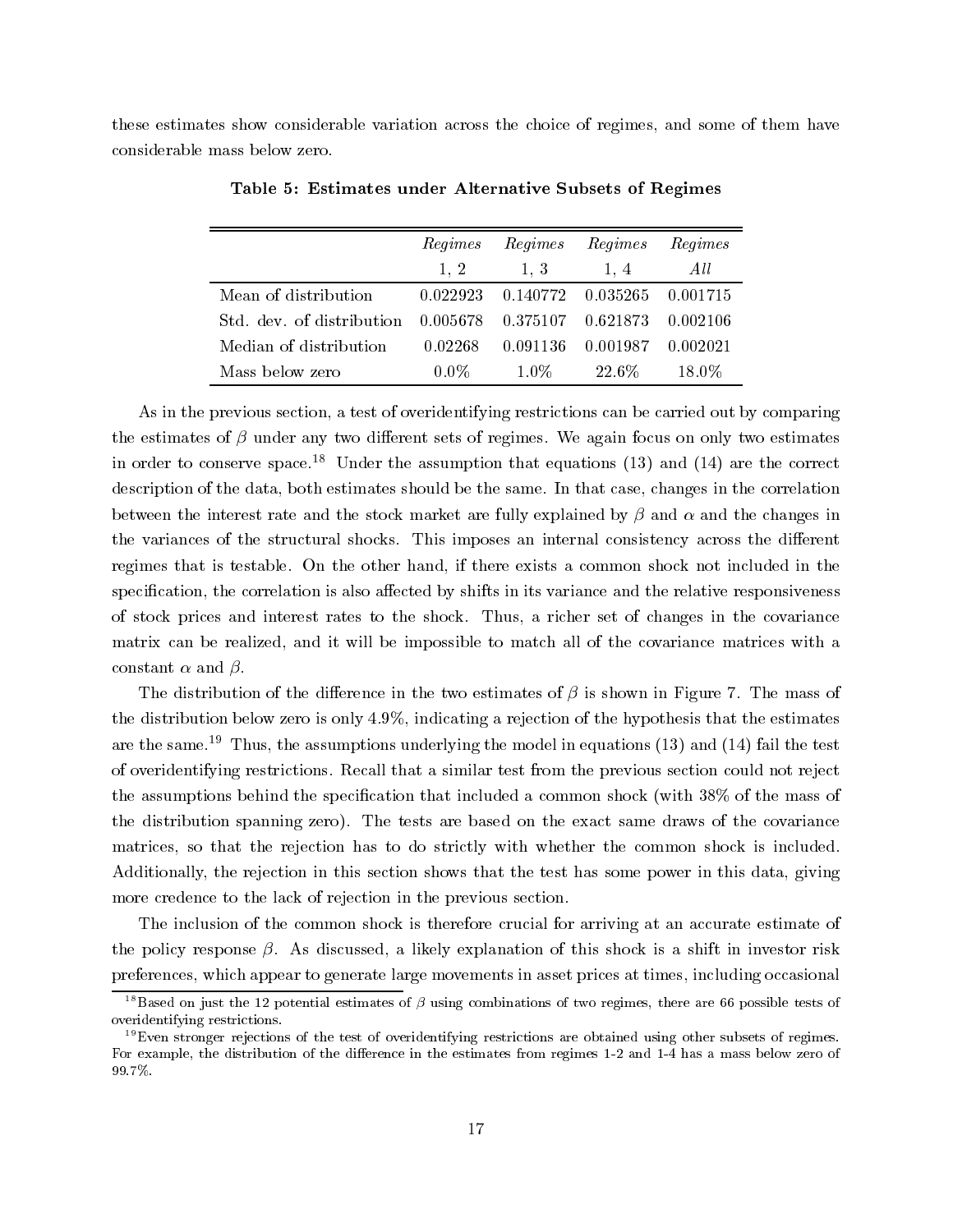flight-to-safety episodes. Stock prices typically fall during those episodes, and short-term Treasury rates can decline from safe-haven buying that is unrelated to policy expectations.<sup>20</sup> However, the model without common shocks would attribute all of these positive comovements to policy expectations, thus resulting in a very large estimated response coefficient. However, the common shock does not necessarily have to be given this interpretation. The empirical exercise is agnostic about the source of the common shocks. Indeed, the model with a common shock is equivalent to a model with no common shock but where we allow the structural shocks to be correlated. In that case, and increase in the variance of  $\mathcal{U}$ covariance of the structural shocks. The empirical exercise does indicate, however, that the model is misspecied if the common shocks are excluded.

#### 5.2Heteroskedasticity misspecification

As was mentioned briefly in section 4, the estimates are consistent even under some misspecification of the heteroskedasticity. Taking the reduced form innovations from our specification, equations (6) and (7) can be expressed as

$$
\begin{pmatrix} \nu_t^i \\ \nu_t^s \end{pmatrix} A' = z_t \Gamma' + \begin{pmatrix} \varepsilon_t \\ \eta_t \end{pmatrix},\tag{15}
$$

where A includes the parameters measuring the contemporaneous reactions of the variables and  $\Gamma = \binom{\gamma}{1}$ . In the identification procedure with three regimes for the variance-covariance matrix of reduced form innovations, we solve the following system of equations:

$$
\begin{bmatrix}\n\Omega_{i,s}^{reg1} \\
\Omega_{i,s}^{reg2} \\
\Omega_{i,s}^{reg3}\n\end{bmatrix} = A^{-1} \Gamma \begin{bmatrix}\n\sigma_z^{reg1} \\
\sigma_z^{reg2} \\
\sigma_z^{reg3}\n\end{bmatrix} \Gamma' A'^{-1} + A^{-1} \begin{bmatrix}\n\Omega_{\varepsilon,\eta}^{reg1} \\
\Omega_{\varepsilon,\eta}^{reg2} \\
\Omega_{\varepsilon,\eta}^{reg3}\n\end{bmatrix} A'^{-1},
$$
\n(16)

where  $\Omega_{i,s}^{r,s,r}$  is the covariance matrix between the reduced form shocks in regime j. Similarly,  $\Omega_{\varepsilon,\eta}^{r,s,r}$  $\sim$  . is the covariance matrix of the structural shocks, and  $\sigma_z^{c, s_J}$  is the variance of the common shock. We assume that the system of equations has a solution, or implicitly that it satisfies a rank condition.<sup>22</sup>

If the regimes are misspecied, then the computed covariance matrices are linear combinations of the true covariance matrices. Formally, the misspecified covariance matrix of regime  $j$  can be

 $^{20}$ While flight-to-safety episodes can push down a variety of short-term interest rates, Treasury yields may be particularly prone to such effects. We estimated an alternative specification that used a eurodollar futures rate instead of the Treasury bill rate. The results were similar: the estimated policy response is positive and signicant, although a bit smaller, and the model is rejected unless common shocks are included.

<sup>&</sup>lt;sup>21</sup>To arrive at (15), first solve equations (6) and (7) to get reduced form equations for  $i_t$  and  $s_t$  as functions of  $x_t$ and  $z_t$ . Next, project both sides of the equation on  $x_t$ . The left-hand side becomes the reduced form innovations  $\nu_t^i$  $\dot{t}$ and  $\nu_{\bar{t}}$  (see equation (8)), and the  $x_t$  falls out of the right-hand side.

<sup>&</sup>lt;sup>22</sup>See Rigobon (1999) for a discussion of the necessary rank condition and a more complete analysis of the impact of misspecifying the heterogeneity.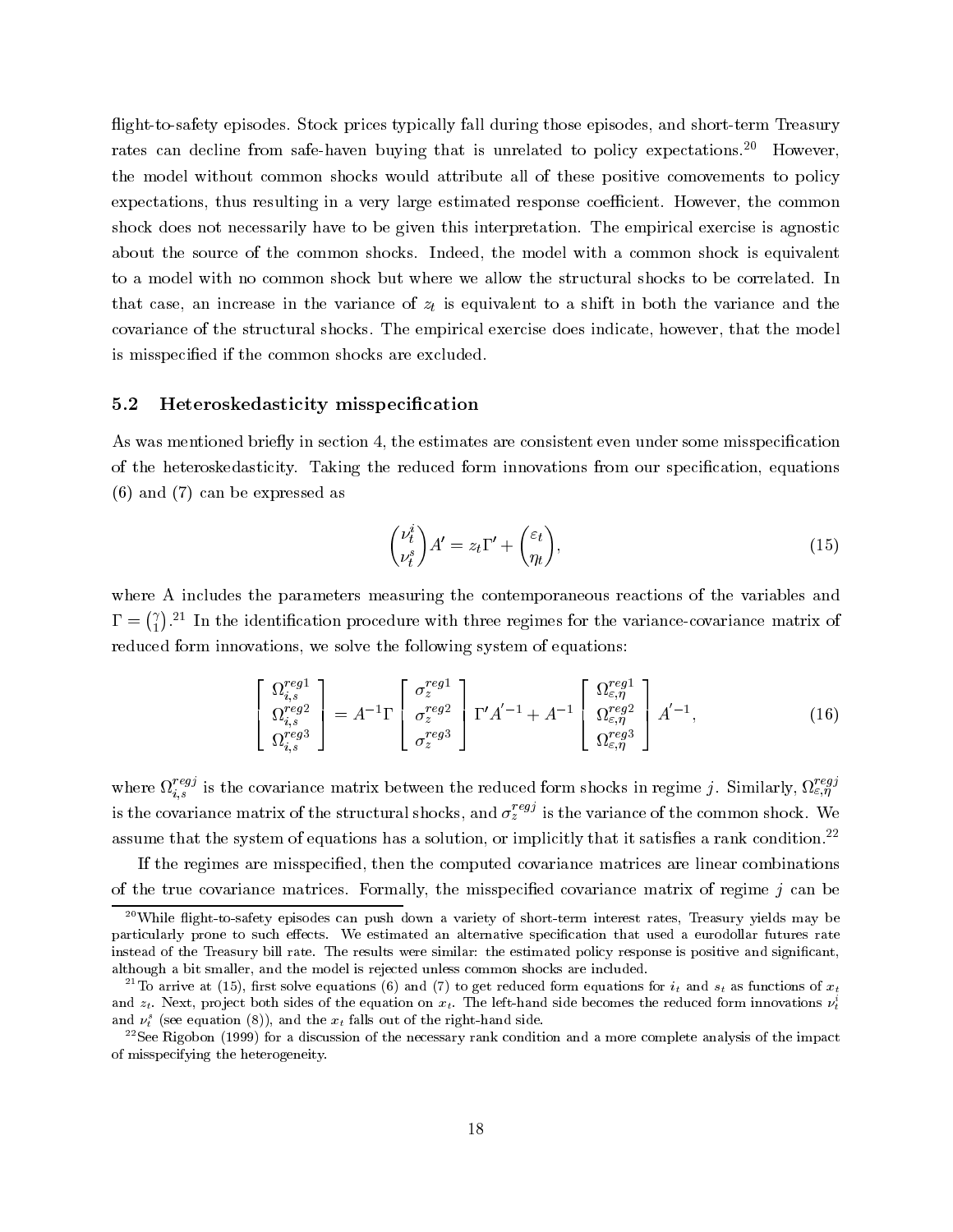written as a linear combination of the true covariance matrices, as follows:

$$
\Omega_{i,s}^{misj} = L^{misj} \cdot \left[ \begin{array}{c} \Omega_{i,s}^{reg1} \\ \Omega_{i,s}^{reg2} \\ \Omega_{i,s}^{reg3} \end{array} \right],
$$

where the vector  $L^{misj}$  is determined by the extent of the misspecification. If these misspecified regimes are used in (16) to solve for the parameters, the resulting system of equations will be a linear combination of the original system. Indeed, the following equations will hold:

$$
\left[\begin{array}{c} \Omega_{i,s}^{mis1}\\ \Omega_{i,s}^{mis2}\\ \Omega_{i,s}^{mis3} \end{array}\right] = \left[\begin{array}{c} L^{mis1}\\ L^{mis2}\\ L^{mis3} \end{array}\right]A^{-1}\Gamma\left[\begin{array}{c} \sigma_z^{reg1}\\ \sigma_z^{reg2}\\ \sigma_z^{reg3} \end{array}\right]\Gamma'A^{'-1} + \left[\begin{array}{c} L^{mis1}\\ L^{mis2}\\ L^{mis3} \end{array}\right]A^{-1}\left[\begin{array}{c} \Omega_{\varepsilon,\eta}^{reg1}\\ \Omega_{\varepsilon,\eta}^{reg2}\\ \Omega_{\varepsilon,\eta}^{reg3} \end{array}\right]A^{'-1},
$$

which of course can be rewritten as

$$
\begin{bmatrix}\n\Omega_{i,s}^{mis1} \\
\Omega_{i,s}^{mis2} \\
\Omega_{i,s}^{mis3}\n\end{bmatrix} = A^{-1} \Gamma \begin{bmatrix}\nL^{mis1} \\
L^{mis2} \\
L^{mis3}\n\end{bmatrix} \begin{bmatrix}\n\sigma_z^{reg1} \\
\sigma_z^{reg2} \\
\sigma_z^{reg3}\n\end{bmatrix} \Gamma' A'^{-1} + A^{-1} \begin{bmatrix}\nL^{mis1} \\
L^{mis2} \\
L^{mis3}\n\end{bmatrix} \begin{bmatrix}\n\Omega_{\varepsilon,\eta}^{reg1} \\
\Omega_{\varepsilon,\eta}^{reg2} \\
\Omega_{\varepsilon,\eta}^{reg3}\n\end{bmatrix} A'^{-1}.
$$
\n(17)

Note that using equation (17) rather than equation (16) generates the same solution for the parameters of the matrices A and  $\Gamma$ . The misspecification of the heteroskedasticity regimes instead  ${\bf p}$  and the entirely into the estimates of  $z$  and  $\epsilon_{\rm v}(q)$  which will not equal the extreme and  $\epsilon_{\rm v}$ the true regimes. Thus, the misspecification of the regimes does not bias our estimates  $(A \text{ and } \Gamma)$ of the monetary policy response to the stock market.

This analysis holds as long as the misspecied system of equations continues to satisfy the equivalent rank condition that the original system satisfied. In that case, the misspecification of the regimes only reduces the efficiency of the estimates, as it averages out the differences across regimes that are the basis for identification. However, if the misspecification of the regimes is bad enough, the rank condition will be violated. Indeed, if the regimes are misspecified so much as to have equal weights of the true regimes, the  $\Omega_i$  may  $i,s$  is a proportional to one another. In the same  $i$ situation, equation (17) is a system of equations that is underidentified.<sup>23</sup>

To illustrate these points, consider a case in which the regimes are very poorly specied. In particular, we split the sample every three and six months and treat each as a separate regime. The results are shown in Table 6, which for brevity reports only the estimates obtained using all regimes. As is evident from the table, the estimates of the contemporaneous effect of stock markets on the interest rate are extremely noisy. This imprecision should be expected, as it is a direct

 $^{23}$ This is easily testable. The equivalent approach in a linear system is to test the rank condition conditional on the order condition. In this case the heteroskedasticity provides the order condition, and the linear independence of the covariance matrices is the rank condition.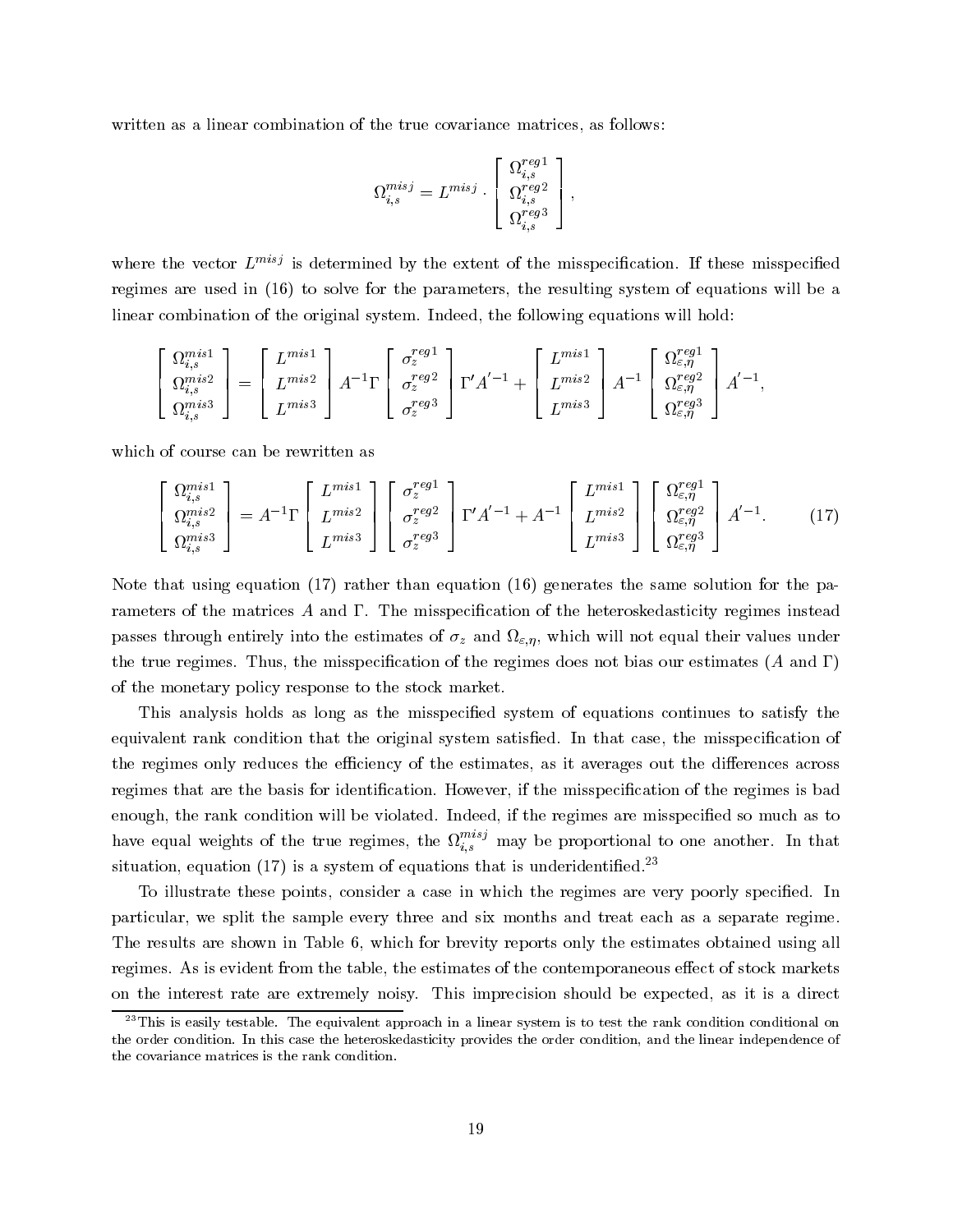consequence of the washing out of the regimes due to the misspecication.

Table 6: Estimates under Alternative Regimes

Estimates based on all regimes.

If we stick to reasonable changes to the definitions of the regimes, though, the results found in section 4 are not strongly affected. To see this, we compute the estimates reducing the criteria for determining high volatility periods to half of a standard deviation (from the one standard deviation threshold used above) and then increasing it to two standard deviations. The point estimates, reported in Table 7, vary some but are largely similar to the results from section 4. Indeed, one cannot statistically reject the hypothesis that they are equal to the previous results, with a significance level of 19.0% for the two standard deviation regimes and 9.7% for the one-half standard deviation regimes. Finally, the regimes could also be dened based on a regime-switching model estimated by maximum likelihood. We experimented with such a model and found that the estimated parameter was very similar to the ones reported earlier, which is perhaps not surprising given the results from Table 7.

|                           | $One-half$ | Two       |
|---------------------------|------------|-----------|
|                           | Std. dev.  | Std. dev. |
|                           | Regimes    | Regimes   |
| Mean of distribution      | 0.009540   | 0.031816  |
| Std. dev. of distribution | 0.002871   | 0.009947  |
| Median of distribution    | 0.009567   | 0.031308  |
| Mass below zero           | $0.0\%$    | $0.0\%$   |

Table 7: Estimates under Alternative Regimes

Estimates based on all regimes.

#### 5.3Changes in frequency

Another important issue is whether the central bank's reaction to stock price movements depends on the frequency of the data. Indeed, one might expect that a rise in equity prices over the course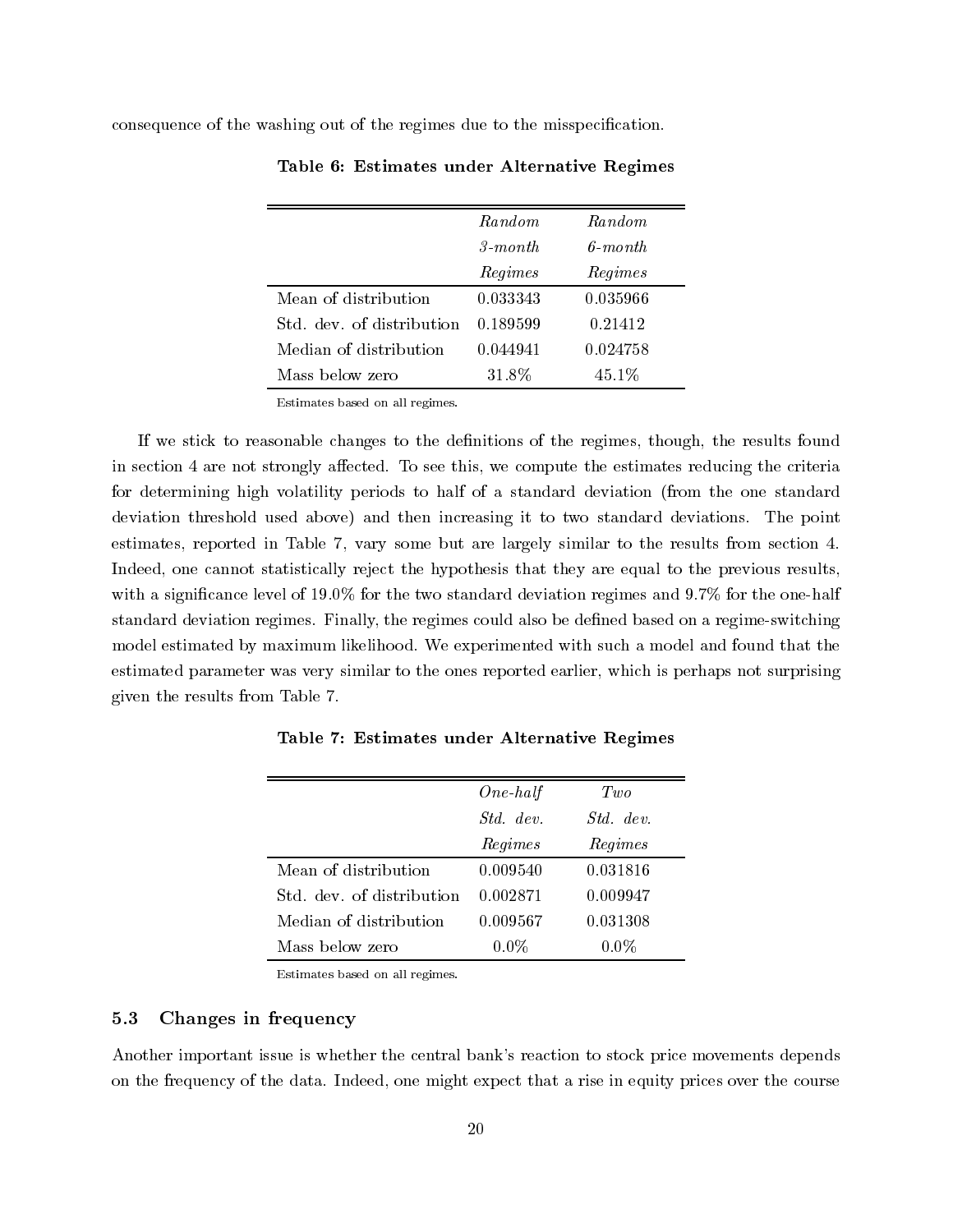of a day would prompt a different policy response than a same-sized rise that is sustained over a longer period. If daily movements in the stock market are more volatile (on an annualized basis) than weekly or monthly movements, as is the case in our sample, one might expect a more tempered response to higher frequency changes.24

To address this issue, we analyze the impact of changing the frequency of the exercise above from daily to weekly. The results, shown in Table 8, indicate that under the one-standard deviation threshold, the estimated response of monetary policy is very imprecise. One cannot even reject the hypothesis that the estimate equals zero. A possible explanation for this finding is that relying on lower frequency data reduces the heteroskedasticity in the data. Because there are fewer observations under the high variance regimes, it is more difficult to get precise estimates under this identication method.

Indeed, the precision of the estimate improves considerably if we reduce the threshold for the high variance regime to half a standard deviation. In that case, the coefficient is precisely estimated, with a point estimate of  $0.023910$ —somewhat larger than that found in the daily results. One can marginally reject the hypothesis that the weekly estimate is the same as the daily one, although the economic interpretation of the estimate is not that much different. According to the results, a 5% rise (fall) in the S&P 500 over the course of a week causes the three-month Treasury bill rate to increase (decrease) by 12.0 basis points. Translating this into policy moves, the results suggest that a 5% rise in the S&P 500 over a week increases the probability of a 25-basis point monetary policy tightening by 64%.25 Moreover, as in the daily results, one cannot reject that the estimates are the same across other combinations of regimes, but the overidentification restrictions were rejected in the specication that excluded the common shocks.

|                        | <i>One</i> | $One-half$ |
|------------------------|------------|------------|
|                        | Std. dev.  | Std. dev.  |
|                        | Regimes    | Regimes    |
| Mean of distribution   | 0.014812   | 0.023910   |
| Standard deviation     | 0.474815   | 0.011113   |
| Median of distribution | 0.024658   | 0.022638   |
| Mass below zero        | 27.2\%     | $0.3\%$    |

Table 8: Estimates using Weekly Data

Estimates based on all regimes.

<sup>24</sup> In our sample, daily stock price changes are slightly more volatile relative to weekly changes than would be expected if stock prices followed a random walk. The relative variance of stock market returns over different horizons has been explored in a number of papers, some of which find that changes over longer horizons are too volatile relative to daily changes to be consistent with a random walk. See, for example, Lo and MacKinley (1988).

 $^{25}\text{The impact on the three-month rate is 12.0 basis points, which translates roughly into a 15.9 basis point impact.}$ on the federal funds rate, or a 64% chance of a 25 basis point move in the federal funds rate.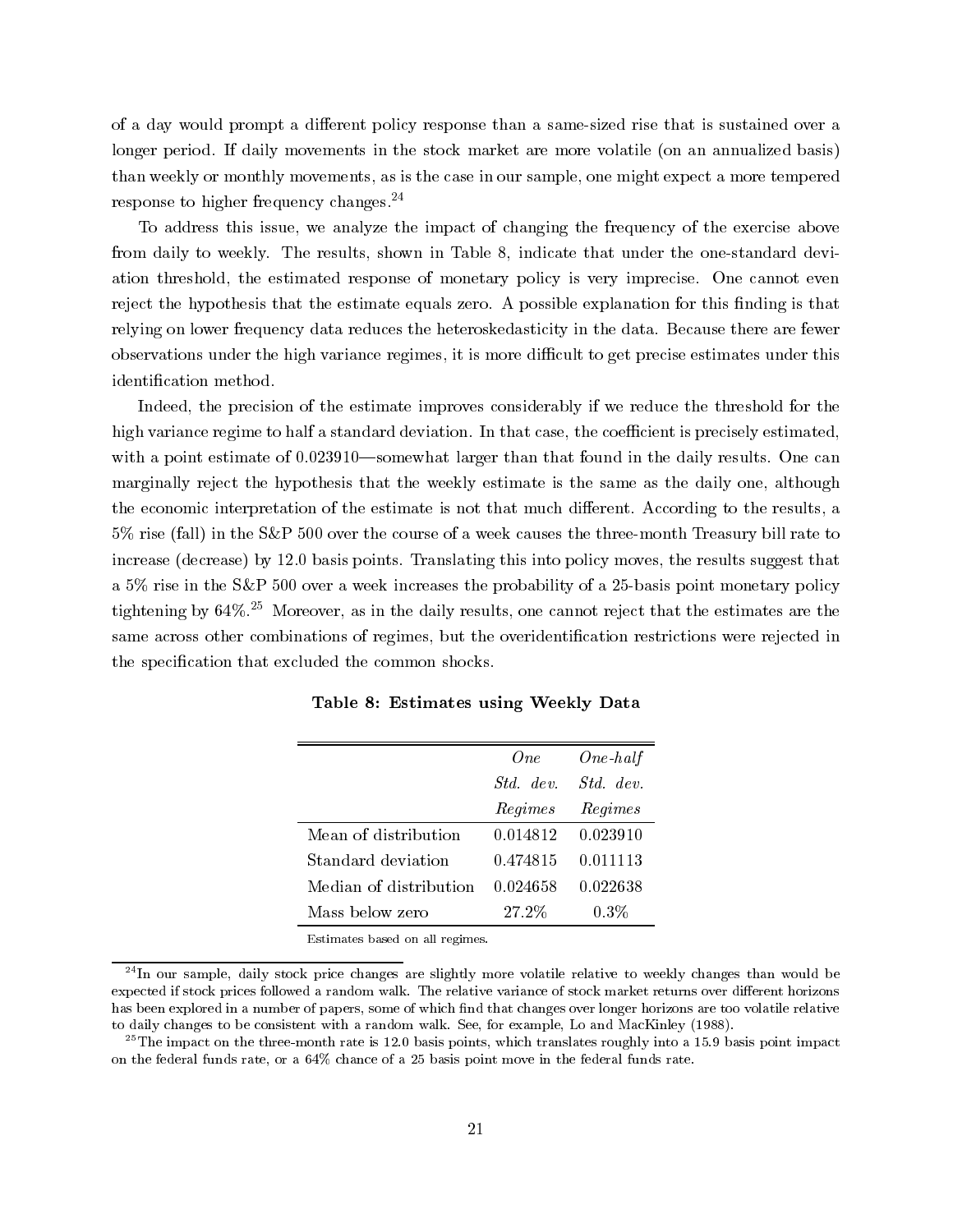#### 5.4Changes in the interest rate variable

In all of the above results, inferences about future monetary policy decisions were made based on the behavior of the three-month Treasury bill. While the Treasury bill was once the most liquid security at short maturities, its liquidity has deteriorated notably over the sample. Much of the market activity at shorter maturities has shifted to other securities, including eurodollar deposits and eurodollar futures contracts. Thus, one could argue that the eurodollar rate would be a more appropriate instrument for measuring policy expectations in the latter part of the sample. We ran an alternative set of daily results replacing the three-month Treasury yield with the rate on the near-term eurodollar futures contract (the next contract to expire). The value of this contract is based on the three-month eurodollar rate at the time of expiration, which is always within three months (the contracts are quarterly). The results were very similar, indicating that the conclusions reached above are not importantly influenced by the choice of the interest rate variable.

# 6**Conclusions**

This paper attempts to decompose daily and weekly movements in interest rates and stock prices into the endogenous responses to different types of shocks. To do so, we rely on an indentification technique based on the patterns of comovements that emerge when the variances of the shocks shift. By relying on heteroskedasticity to identify the system of equations, we are able to effectively measure the reaction of the short-term interest rate to the stock market, even when the stock market is endogenously reacting to the interest rate at the same time. The results suggest that stock market movements have a signicant impact on short-term interest rates, driving them in the same direction as the change in stock prices.

We attribute this response to the anticipated reaction of monetary policy to the stock market. This interpretation should be taken a bit cautiously, however. The reason is that the results do not condition on the source of the movement in equity prices. Ideally, we would focus on exogenous shifts in equity prices, or ones that are independent of any factors that may also affect the outlook for monetary policy. But such movements, if they even exist, are difficult to identify. The empirical exercise does control for several types of shocks by including the major macroeconomic data releases in the specication. In addition, we include an unobserved shock in the specication that appears to capture changes in investor risk preferences. However, it is still possible that the remaining equity price movements are systematically driven by other factors, and thus the measured policy response could in part reflect the impact of those factors on the policy outlook.

Regardless of this consideration, the exercise provides an estimate of the magnitude of the response of short-term interest rates to a typical movement in stock prices. The results indicate that a 5% rise in stock prices over a day causes the perceived probability of a 25-basis point interest rate hike to increase by a half. A similar-sized movement that takes place over a week has a slightly larger effect on anticipated policy actions. The magnitude of these responses is consistent with some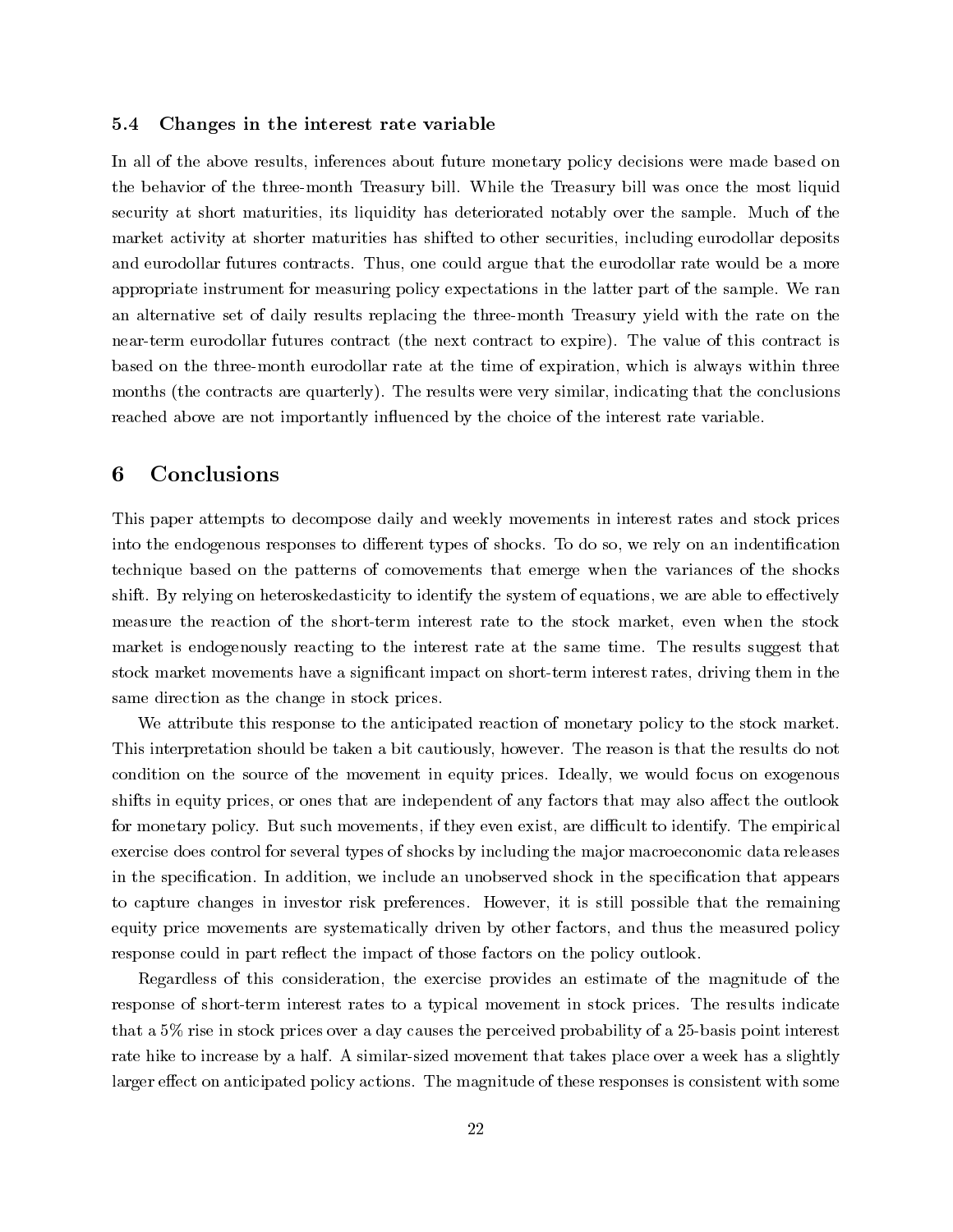rough calculations of the impact of stock price movements on aggregate demand, suggesting that policy makers are reacting to stock price movements to the extent warranted by their implications for the macroeconomy.

#### $\overline{7}$  References 7

Bernanke, Ben and Mark Gertler, Monetary Policy and Asset Price Volatility, *Economic Review* (1999), Federal Reserve Bank of Kansas City, 17-51.

Bryant, Ralph C., Peter Hooper, and Catherine Mann, eds., Evaluating Policy Regimes: New Research in Empirical Macroeconomics, Brookings: Washington, D.C. (1993).

Cecchetti, Stephen G., Hans Genberg, John Lipsky, and Sushil Wadhwani, Asset Prices and Central Bank Policy, Geneva Reports on the World Economy, Centre for Economic Policy Research (2000).

Clarida, R., J. Gali, and M. Gertler, Monetary Policy Rules and Macroeconomic Stability: Evidence and Some Theory, Quarterly Journal of Economics 115 (2000), 147-180.

Judd, John P. and Glenn D. Rudebusch, Taylor's Rule and the Fed: 1970-1997, Economic Review 3 (1998), Federal Reserve Bank of San Francisco. 3-16.

Lo, Andrew W. and A. Craig MacKinlay, Stock Market Prices Do Not Follow Random Walks: Evidence from a Simple Specication Test, Review of Financial Studies 1 (1988), 41-66.

Poterba, James and Andrew Samwick, Stock Ownership Patterns, Stock Market Fluctuations, and Consumption, Brookings Papers on Economic Activity 2 (1995), 295-372.

Reifschneider, David, Robert Tetlow, and John Williams, Aggregate Disturbances, Monetary Policy, and the Macroeconomy: The FRB/US Perspective, Federal Reserve Bulletin 85 (1999), Federal Reserve Board of Governors, 1-19.

Rigobon, Roberto, Identification through Heteroskedasticity: The bivariate case, Mimeo (1999), Sloan School of Management, Massachusetts Institute of Technology.

Sack, Brian, Uncertainty, Learning, and Gradual Monetary Policy, Finance and Economic Discussion Series working paper no. 98-34 (1998), Federal Reserve Board of Governors.

Taylor, John B., Discretion versus Policy Rules in Practice, Carnegie-Rochester Conference Series on Public Policy 39 (1993), 195-214.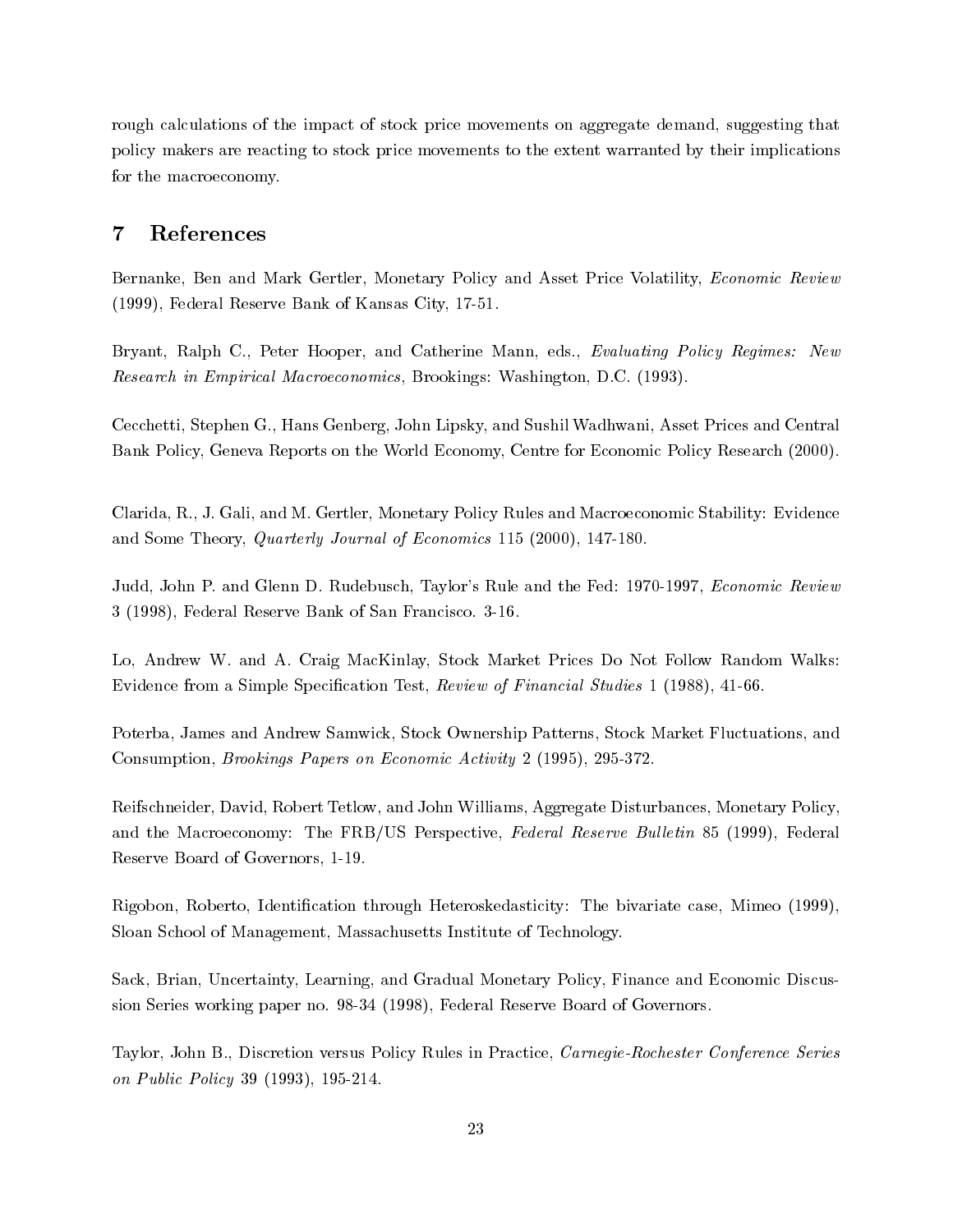Taylor, John B., ed., Monetary Policy Rules, National Bureau of Economic Research, Chicago: University of Chicago Press (1999).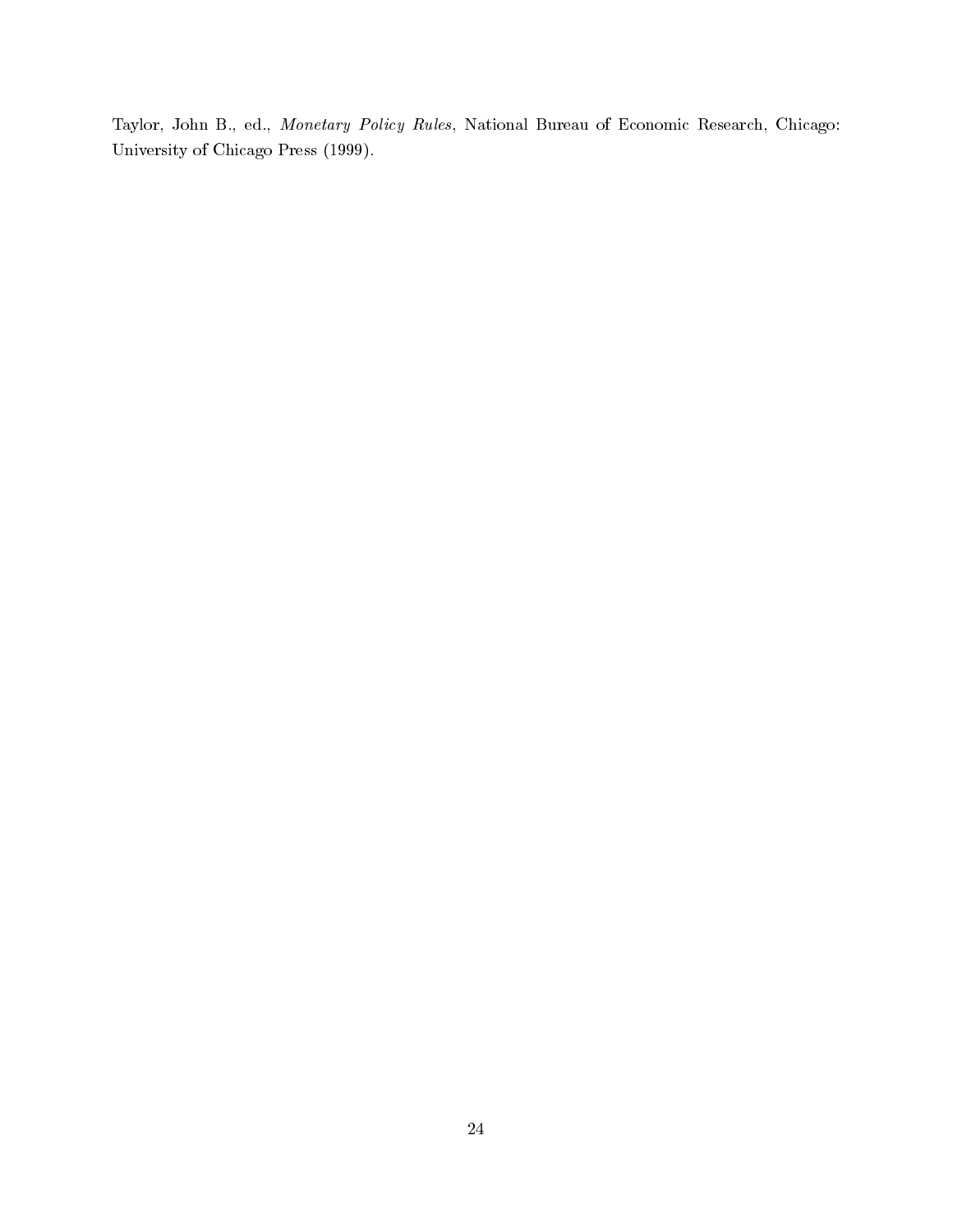

Figure 1: Joint Determination of Interest Rates and Stock Prices



Figure 2: Periods of High Stock Market Volatility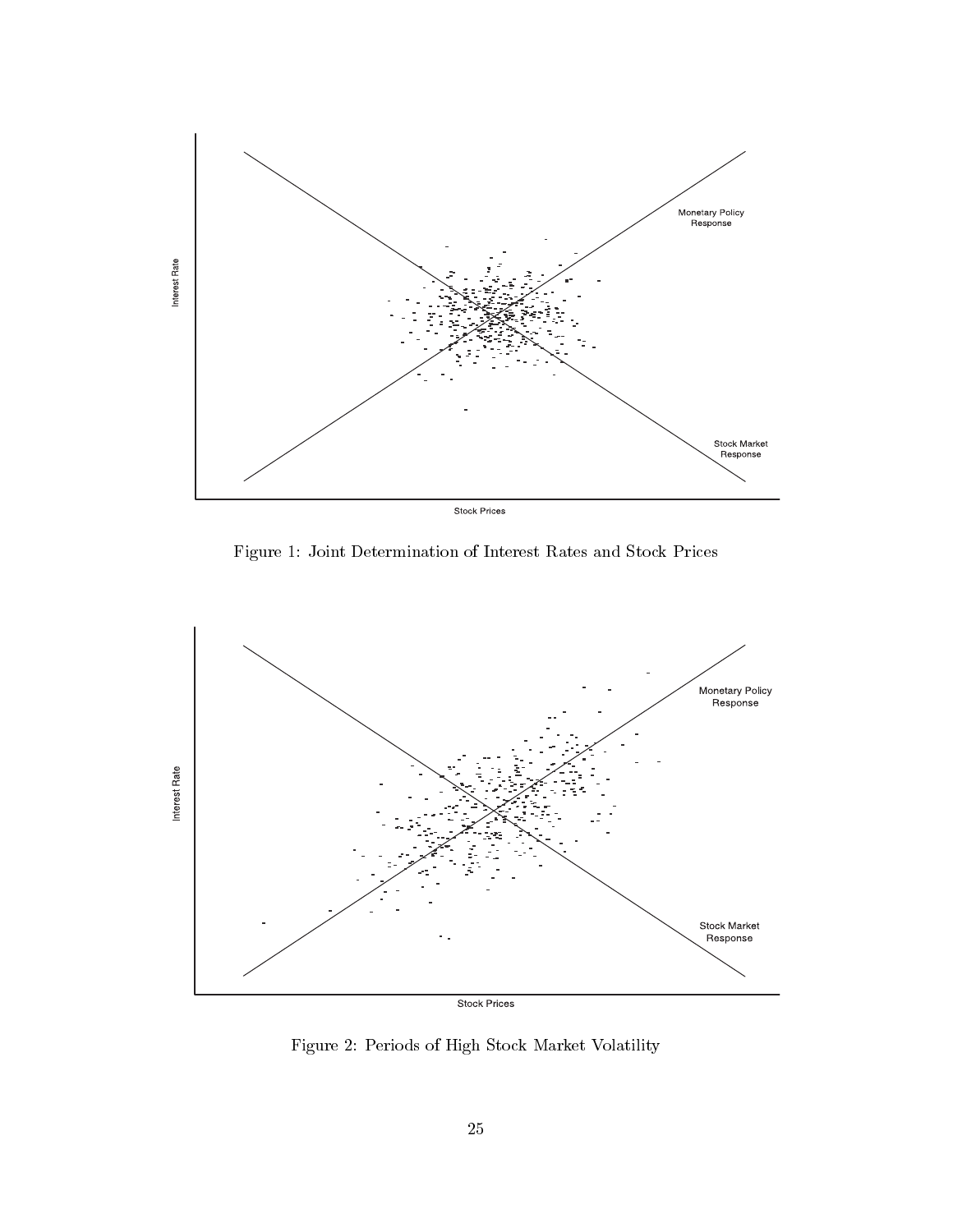

Figure 3: Comovements in Equity Prices and Interest Rates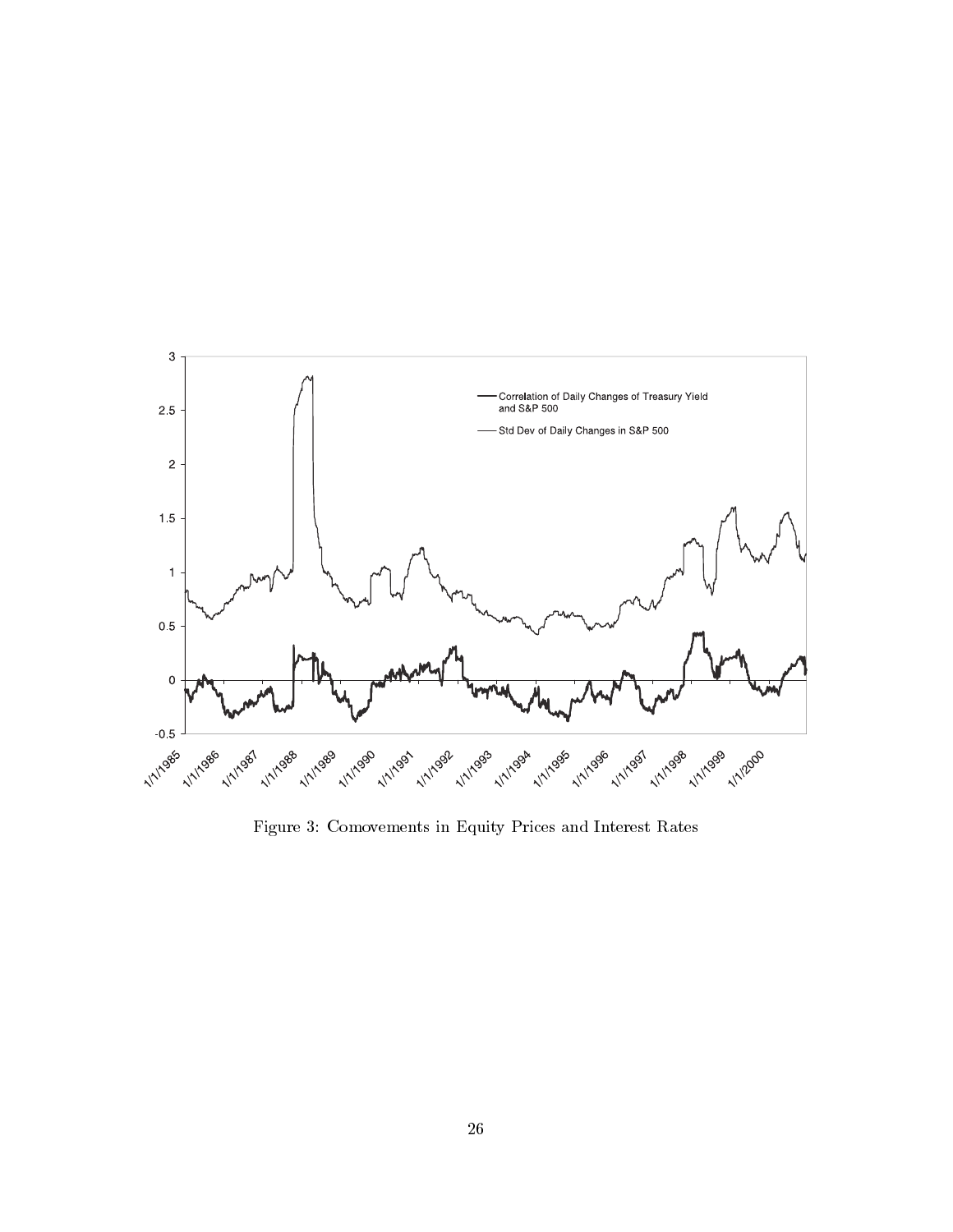

Figure 4: Distributions of Estimated Policy Response Coefficient: Regimes 1-2-3 and Regimes 1-2-4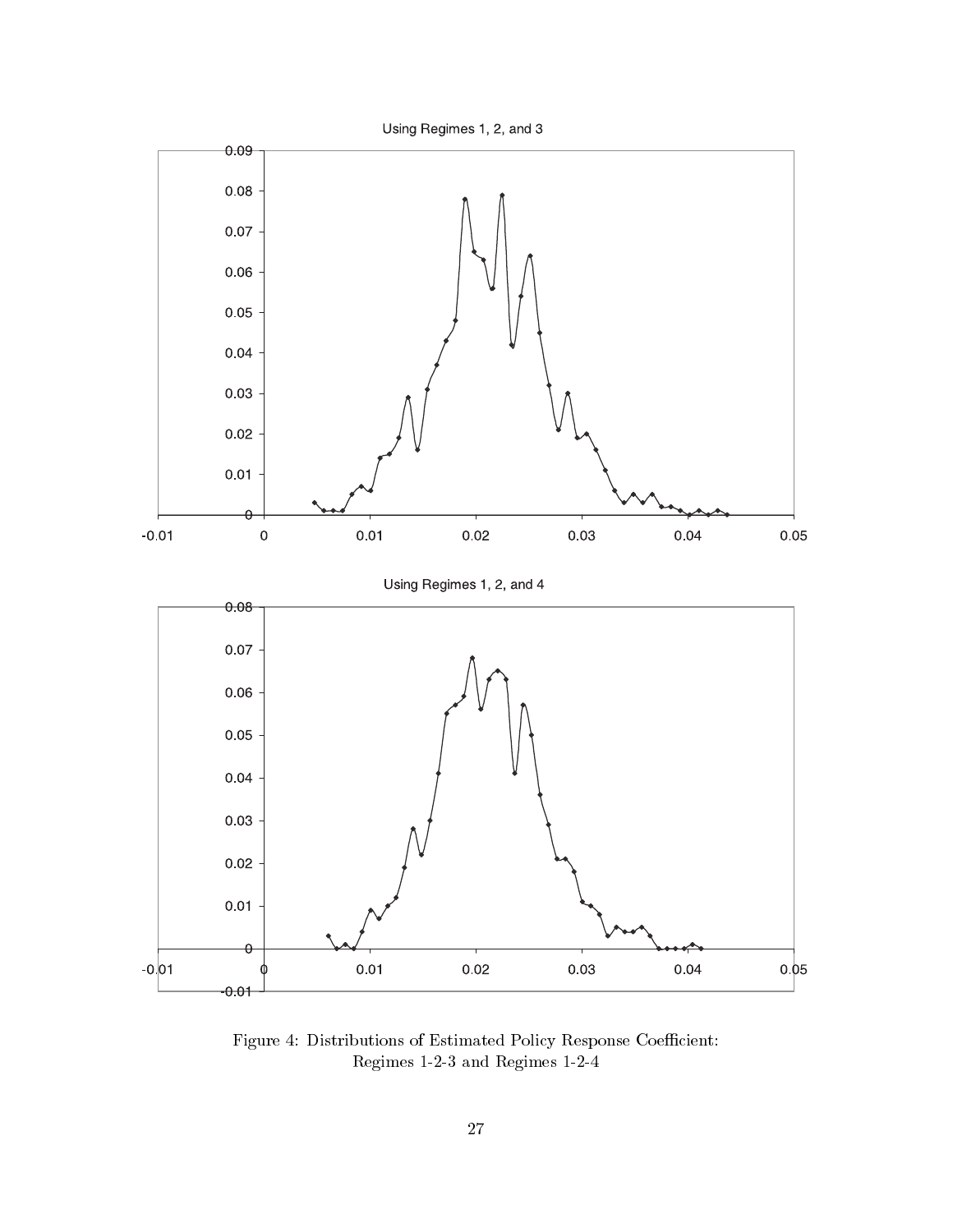

Difference between Estimated Coefficients

Figure 5: Test of Overidentifying Restrictions: Regimes 1-2-3 versus Regimes 1-2-4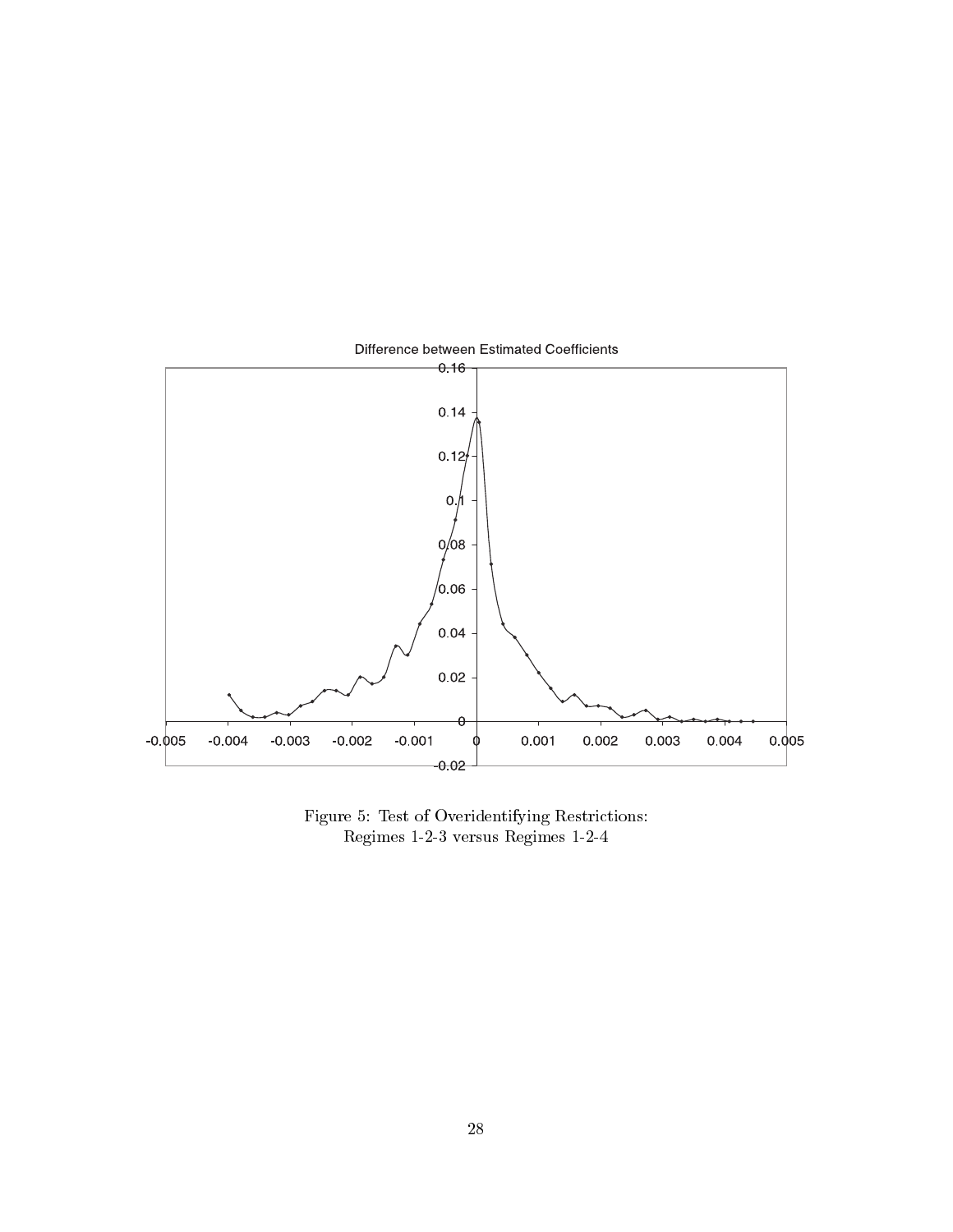

Figure 6: Distributions of Estimated Policy Response Coefficient without Common Shocks: Regimes 1-2 and Regimes 1-3